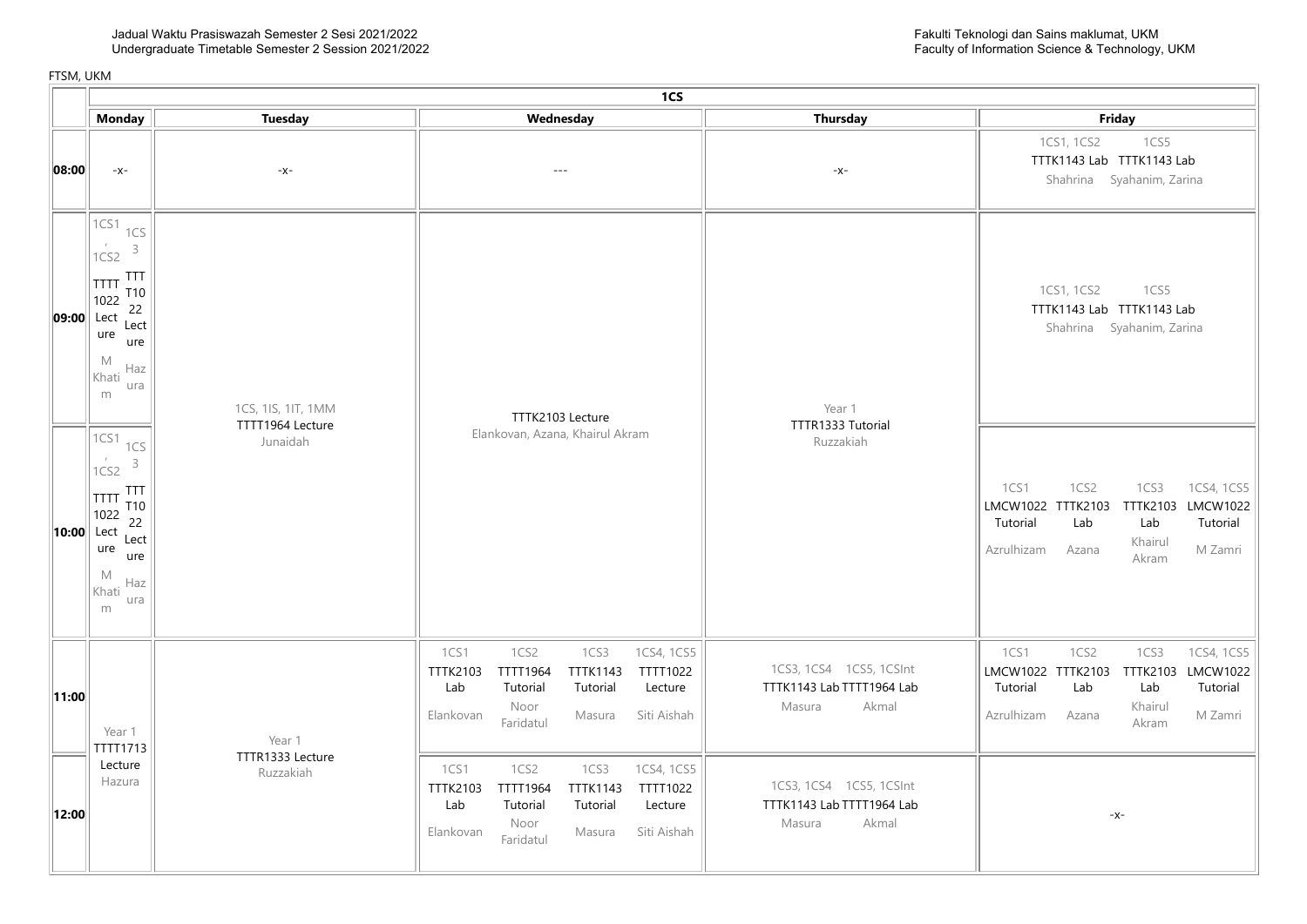$\overline{$ 

 $\overline{\phantom{0}}$ 

|                       | 1CS                                                   |                                                                                                                                                  |                                                                                                                                                                                                                                     |                                                                                                                                                                                       |               |  |  |
|-----------------------|-------------------------------------------------------|--------------------------------------------------------------------------------------------------------------------------------------------------|-------------------------------------------------------------------------------------------------------------------------------------------------------------------------------------------------------------------------------------|---------------------------------------------------------------------------------------------------------------------------------------------------------------------------------------|---------------|--|--|
|                       | <b>Monday</b>                                         | <b>Tuesday</b>                                                                                                                                   | Wednesday                                                                                                                                                                                                                           | Thursday                                                                                                                                                                              | <b>Friday</b> |  |  |
| $\ $ 13:00 $\ $       | $-X-$                                                 | $-X-$                                                                                                                                            | $-X-$                                                                                                                                                                                                                               | Year 1                                                                                                                                                                                | $-X-$         |  |  |
| $\vert$ 14:00 $\vert$ | $-x-$                                                 | $-X-$                                                                                                                                            | $-X-$                                                                                                                                                                                                                               | TTTT1713 Tutorial<br>Hazura                                                                                                                                                           | $-X-$         |  |  |
| 15:00                 | $-X-$                                                 | -x-                                                                                                                                              | -x-                                                                                                                                                                                                                                 | 1CS1, 1CS2<br>1CS3<br>1CS4<br>1CS5<br>TTTT1964 LMCW1022<br><b>TTTT1964</b><br><b>TTTK2103</b><br>Tutorial<br>Tutorial<br>Lab<br>Lab<br>Noor<br>M Zamri<br>Azura<br>Azana<br>Faridatul | -x-           |  |  |
| $\ 16:00\ $           | $- - -$                                               | 1CS1<br>1CS4<br>TTTK1143 Tutorial TTTK1143 Tutorial<br>Shahrina<br>Masura                                                                        | 1CS2<br>TTTK1143 Tutorial<br>Shahrina                                                                                                                                                                                               | 1CS4<br>1CS5<br>1CS1, 1CS2<br>1CS3<br>TTTT1964 LMCW1022<br>TTTT1964<br><b>TTTK2103</b><br>Tutorial<br>Tutorial<br>Lab<br>Lab<br>Noor<br>M Zamri<br>Azura<br>Azana<br>Faridatul        | -x-           |  |  |
| 17:00                 | 1CS, 1IS,<br>11T, 1MM<br><b>TTTK1143</b>              | 1CS4<br>1CS1<br>1CS5<br><b>TTTK1143</b><br><b>TTTK1143</b><br><b>TTTT1964</b><br>Tutorial<br>Tutorial<br>Tutorial<br>Shahrina<br>Akmal<br>Masura | 1CS <sub>2</sub><br>1CS3<br>1CS1<br>1CS4<br>1CS5<br>TTTT1964 TTTK114 TTTT196 TTTK2103 TTTK1143<br>Tutorial 3 Tutorial 4 Tutorial<br>Tutorial<br>Lab<br>Khairul Syahanim<br>Noor<br>Shahrina Azura<br>Faridatul<br>, Zarina<br>Akram | 1CS2<br>1CS3, 1CS4<br>LMCW1022 Tutorial TTTT1964 Lab<br>Ibrahim<br>Azura                                                                                                              | -x-           |  |  |
| 18:00                 | Lecture<br>Syahanim,<br>Zarina                        | 1CS5<br>TTTT1964 Tutorial<br>Akmal                                                                                                               | 1CS1<br>1CS3<br>1CS4<br>1CS5<br><b>TTTT1964</b><br><b>TTTK2103</b><br><b>TTTK1143</b><br><b>TTTT1964</b><br>Tutorial<br>Tutorial<br>Tutorial<br>Lab<br>Khairul<br>Syahanim,<br>Noor<br>Azura<br>Zarina<br>Faridatul<br>Akram        | 1CS2<br>1CS3, 1CS4<br>LMCW1022 Tutorial TTTT1964 Lab<br>Ibrahim<br>Azura                                                                                                              | -x-           |  |  |
| $\vert$ 19:00 $\vert$ | $-X-$                                                 | $-X-$                                                                                                                                            | -X-                                                                                                                                                                                                                                 | $-X-$                                                                                                                                                                                 | -x-           |  |  |
| 20:00                 | $-X-$                                                 | $-x-$                                                                                                                                            | $-x-$                                                                                                                                                                                                                               | $-x-$                                                                                                                                                                                 | $-X-$         |  |  |
| 21:00                 | $-X-$                                                 | $-x-$                                                                                                                                            | $-x-$                                                                                                                                                                                                                               | $-x-$                                                                                                                                                                                 | $-x-$         |  |  |
| 22:00                 | $-X-$                                                 | $-x-$                                                                                                                                            | $-x-$                                                                                                                                                                                                                               | $-X-$                                                                                                                                                                                 | $-x-$         |  |  |
|                       | Timetable generated with FET 6.2.2 on 3/23/22 9:18 AM |                                                                                                                                                  |                                                                                                                                                                                                                                     |                                                                                                                                                                                       |               |  |  |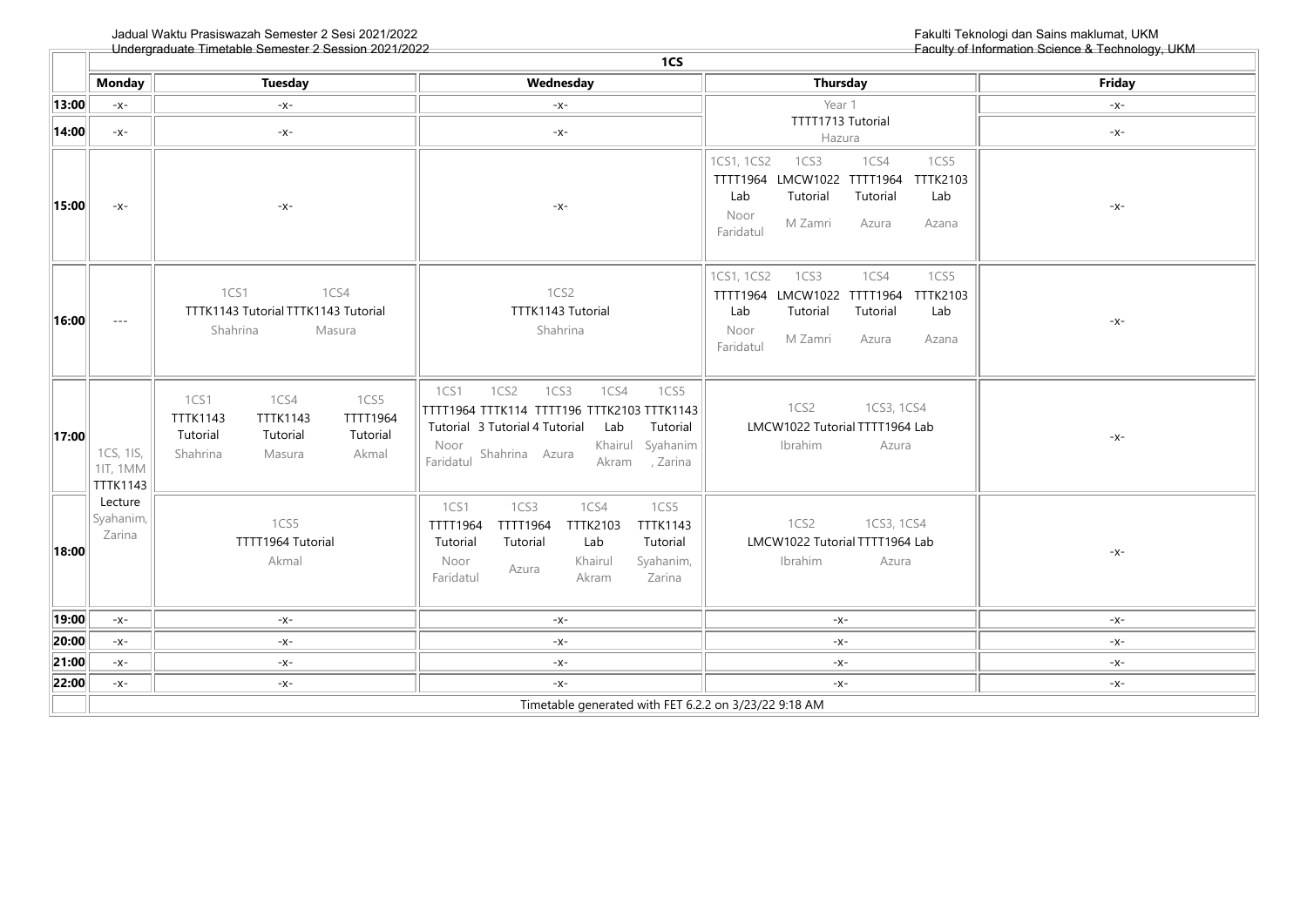|                       | 1CSInt                                                              |                                                     |                                                                        |                                                                                                                      |                                                                     |  |  |
|-----------------------|---------------------------------------------------------------------|-----------------------------------------------------|------------------------------------------------------------------------|----------------------------------------------------------------------------------------------------------------------|---------------------------------------------------------------------|--|--|
|                       | <b>Monday</b>                                                       | <b>Tuesday</b>                                      | Wednesday                                                              | Thursday                                                                                                             | Friday                                                              |  |  |
| $\vert$ 08:00 $\vert$ | $-X-$                                                               | $-X-$                                               | $\frac{1}{2}$                                                          | $-X-$                                                                                                                | 1CSInt, 1ISInt, 1ITInt, 1MMInt, 1CSIntSem2, 1ITIntSem2, 1ISIntSem2, |  |  |
|                       | 1CSInt,<br>$\vert$ 09:00 $\vert$ 1CSIntSem $\vert$<br>$\mathcal{P}$ | 1CSInt, 1ISInt, 1ITInt, 1MMInt<br>TTTK1143 Tutorial | TTTT1964 Tutorial                                                      | Year 1<br>TTTR1333 Tutorial                                                                                          | 1MMIntSem2<br>TTTT1964 Lecture<br>Hafiz                             |  |  |
|                       | <b>TTTK2103</b><br><b>10:00</b> Lecture<br>Elankovan                | Syahanim, Zarina                                    | Akmal                                                                  | Ruzzakiah                                                                                                            | 1CSInt, 1ISInt, 1ITInt, 1MMInt<br>TTTK1143 Lab<br>Syahanim, Zarina  |  |  |
| 11:00  <br> 12:00     | Year 1<br>TTTT1713<br>Lecture<br>Hazura                             | Year 1<br>TTTR1333 Lecture<br>Ruzzakiah             | 1CSInt, 1ISInt, 1ITInt, 1MMInt<br>TTTK1143 Lecture<br>Syahanim, Zarina | 1CS5, 1CSInt<br>TTTT1964 Lab<br>Akmal                                                                                | $-X-$                                                               |  |  |
| 13:00                 | $-X-$                                                               | $-x-$                                               | $-x-$                                                                  | Year 1                                                                                                               | $-X-$                                                               |  |  |
| 14:00                 | $-X-$                                                               | $-X-$                                               | $-X-$                                                                  | TTTT1713 Tutorial<br>Hazura                                                                                          | $-X-$                                                               |  |  |
| 15:00                 | $-X-$                                                               | $-X-$                                               | $-X-$                                                                  | 1CSInt, 1ISInt, 1ITInt, 1MMInt, 1CSIntSem2, 1ITIntSem2, 1ISIntSem2,                                                  | $-X-$                                                               |  |  |
| 16:00                 | $- - -$                                                             | $---$                                               | $---$                                                                  | 1MMIntSem2<br>TTTT1964 Lab<br>Hafiz                                                                                  | $-X-$                                                               |  |  |
| $\vert$ 17:00 $\vert$ | 1CSInt,                                                             | $- - -$                                             |                                                                        |                                                                                                                      | $-X-$                                                               |  |  |
| 18:00                 | 1ISInt,<br>1ITInt,<br>1MMInt<br>TTTT1022<br>Lecture<br>Hairulliza   | $---$                                               | 1CSInt, 1CSIntSem2<br>TTTK2103 Lab<br>Elankovan                        | 1CSInt, 1ISInt, 1ITInt, 1MMInt, 1CSIntSem2, 1ITIntSem2, 1ISIntSem2,<br>1MMIntSem2<br>LMCW1022 Tutorial<br>Azrulhizam | $-X-$                                                               |  |  |
| 19:00                 | $-X-$                                                               | $-X-$                                               | $-x-$                                                                  | $-x-$                                                                                                                | $-x-$                                                               |  |  |
| 20:00                 | $-X-$                                                               | $-X-$                                               | $-x-$                                                                  | $-x-$                                                                                                                | $-X-$                                                               |  |  |
| 21:00                 | $-X-$                                                               | $-X-$                                               | -X-                                                                    | $-x-$                                                                                                                | $-X-$                                                               |  |  |
| 22:00                 | $-X-$                                                               | $-X-$                                               | $-X-$                                                                  | $-x-$                                                                                                                | $-X-$                                                               |  |  |
|                       |                                                                     |                                                     |                                                                        | Timetable generated with FET 6.2.2 on 3/23/22 9:18 AM                                                                |                                                                     |  |  |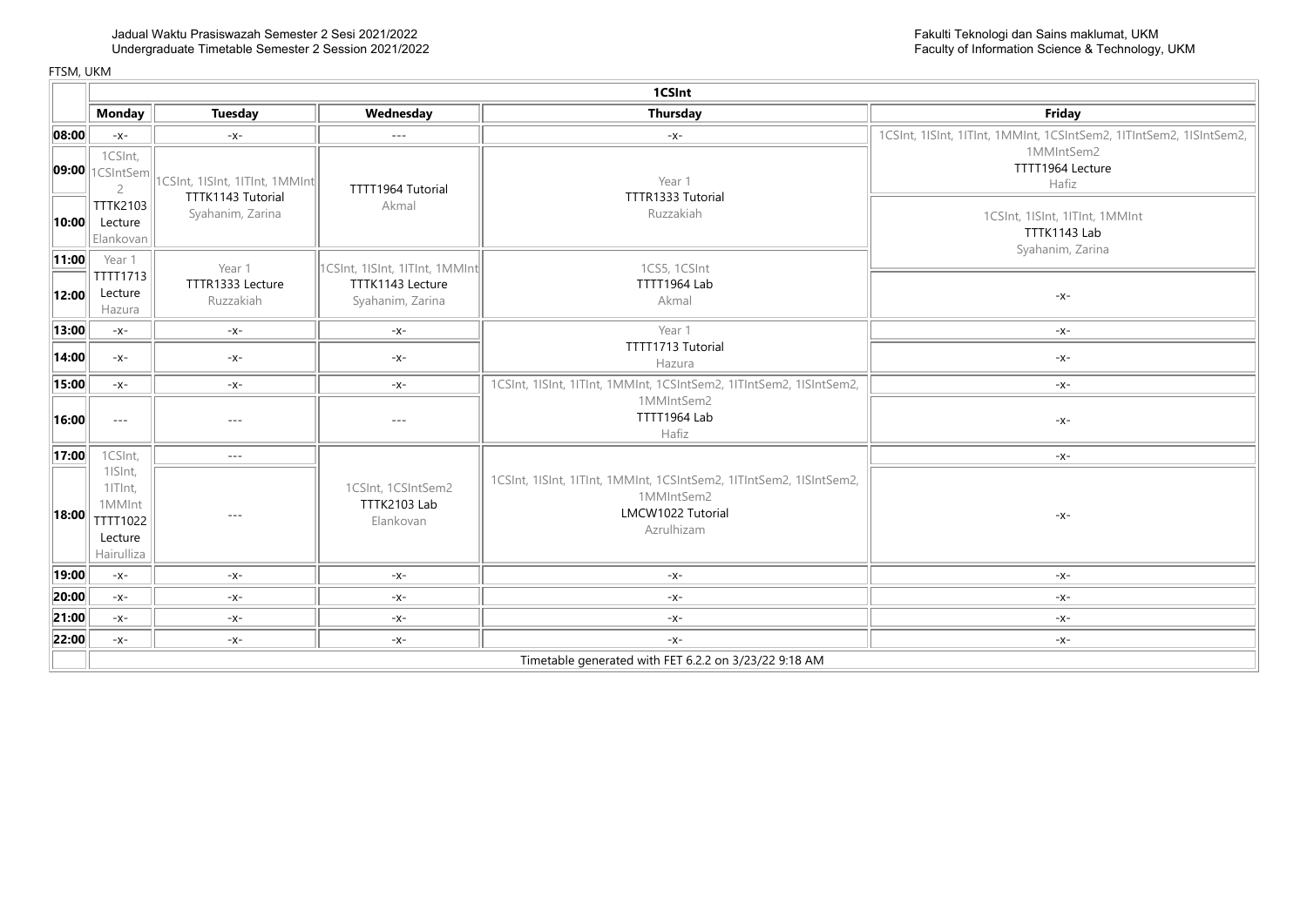Jadual Waktu Prasiswazah Semester 2 Sesi 2021/2022 Undergraduate Timetable Semester 2 Session 2021/2022

|       | 11S                                             |                             |                         |                                                                                          |                          |  |
|-------|-------------------------------------------------|-----------------------------|-------------------------|------------------------------------------------------------------------------------------|--------------------------|--|
|       | <b>Monday</b>                                   | <b>Tuesday</b>              | Wednesday               | <b>Thursday</b>                                                                          | Friday                   |  |
| 08:00 | $-X-$                                           | $-x$ -                      |                         | $-X -$                                                                                   | 1IS1, 1IS2               |  |
| 09:00 | $-$                                             | 1CS, 1IS, 1IT, 1MM          | 1IS, 1ISInt, 1ISIntSem2 | Year 1                                                                                   | TTTK1143 Lab             |  |
|       |                                                 | TTTT1964 Lecture            | TTTU2323 Tutorial       | TTTR1333 Tutorial                                                                        | Noor Faridatul           |  |
| 10:00 | $-$                                             | Junaidah                    | Suhaila                 | Ruzzakiah                                                                                |                          |  |
|       |                                                 |                             | 1IS1                    | 1IS2                                                                                     | 1IS1, 1IS2               |  |
| 11:00 |                                                 |                             | TTTT1964 Tutorial       | TTTK1143 Tutorial                                                                        | TTTT1964 Lab<br>Shahrina |  |
|       | Year 1                                          | Year 1                      | Shahrina                | Noor Faridatul                                                                           |                          |  |
|       | <b>TTTT1713</b>                                 | TTTR1333 Lecture            |                         |                                                                                          |                          |  |
|       | Lecture<br>Hazura                               | Ruzzakiah                   | 1IS1                    | 11S2                                                                                     |                          |  |
| 12:00 |                                                 |                             | TTTT1964 Tutorial       | TTTK1143 Tutorial                                                                        | $-X-$                    |  |
|       |                                                 |                             | Shahrina                | Noor Faridatul                                                                           |                          |  |
|       |                                                 |                             |                         |                                                                                          |                          |  |
| 13:00 | $-X-$                                           | $-X-$                       | $-X-$                   | Year 1                                                                                   | $-X-$                    |  |
| 14:00 | $-X-$                                           | $-X-$                       | $-X-$                   | TTTT1713 Tutorial<br>Hazura                                                              | $-X-$                    |  |
| 15:00 | $-X-$                                           | $-X-$                       | $-X-$                   | 1IS1, 1IS2                                                                               | $-X-$                    |  |
| 16:00 | $\overline{a}$                                  | $ -$                        | $-$                     | LMCW1022 Tutorial<br>Ibrahim                                                             | $-X-$                    |  |
| 17:00 | 1CS, 1IS,<br><b>1IT, 1MM</b><br><b>TTTK1143</b> | 1IS, 1ISInt, 1ISIntSem2     | TTTT1022 Lecture        | 1IS2<br><b>1IS1</b><br>TTTK1143 Tutorial TTTT1964 Tutorial<br>Noor Faridatul<br>Shahrina | $-X-$                    |  |
| 18:00 | Lecture<br>Syahanim,<br>Zarina                  | TTTU2323 Lecture<br>Suhaila | Siti Aishah             | 1IS1<br>1IS2<br>TTTK1143 Tutorial TTTT1964 Tutorial<br>Noor Faridatul<br>Shahrina        | -X-                      |  |
|       |                                                 |                             |                         |                                                                                          |                          |  |
| 19:00 | $-X-$                                           | $-X-$                       | $-X-$                   | $-X-$                                                                                    | $-X-$                    |  |
| 20:00 | $-X-$                                           | $-x$ -                      | $-x-$                   | $-X -$                                                                                   | $-X-$                    |  |
| 21:00 | $-X-$                                           | $-x$ -                      | $-X-$                   | $-X-$                                                                                    | $-X -$                   |  |
| 22:00 | $-X-$                                           | $-X-$                       | $-X-$                   | $-X-$                                                                                    | -X-                      |  |
|       |                                                 |                             |                         | Timetable generated with FET 6.2.2 on 3/23/22 9:18 AM                                    |                          |  |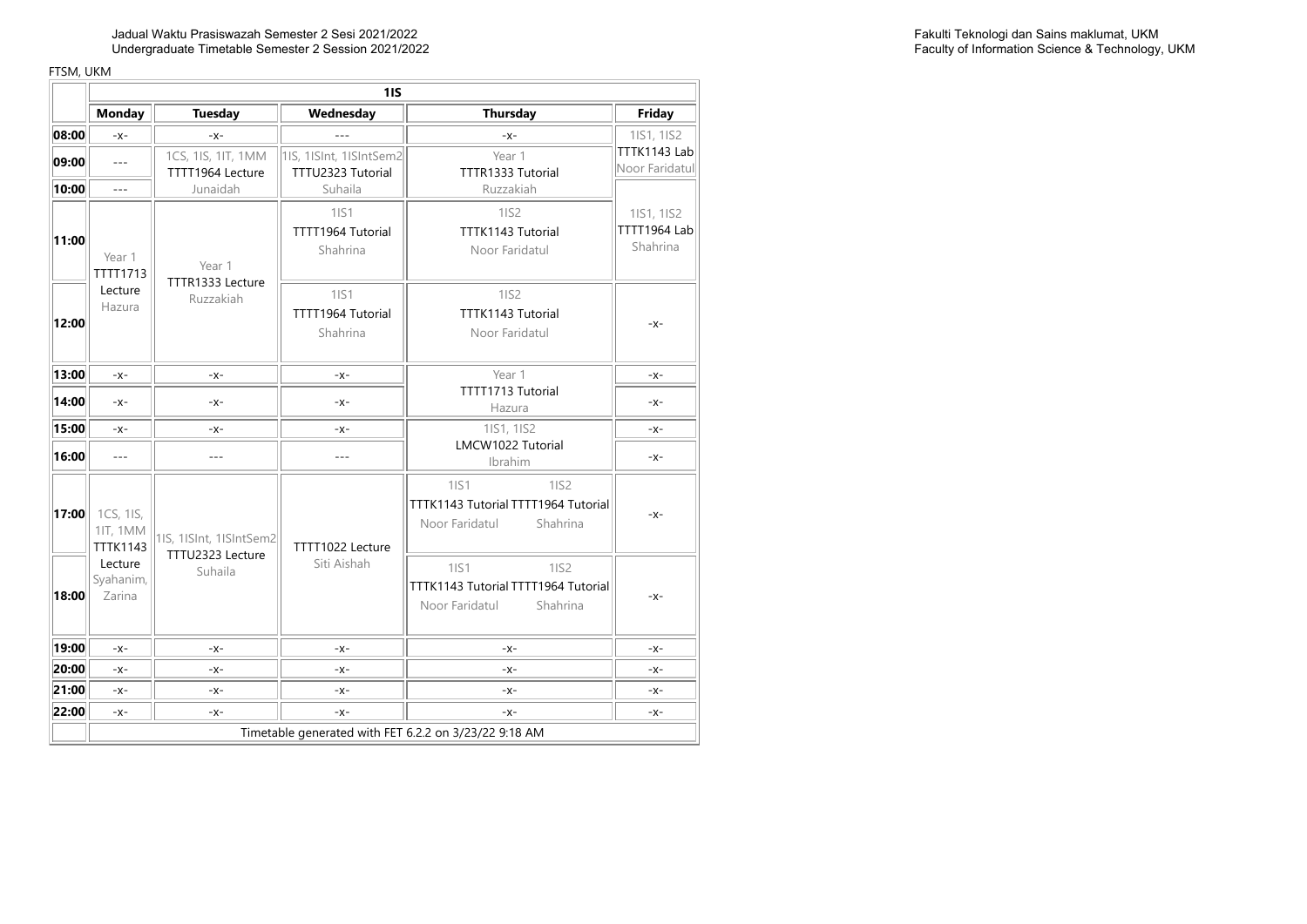|       |                                                                   | 1ISInt                                                 |                                                    |                                                                                                                      |                                                                     |  |  |
|-------|-------------------------------------------------------------------|--------------------------------------------------------|----------------------------------------------------|----------------------------------------------------------------------------------------------------------------------|---------------------------------------------------------------------|--|--|
|       | <b>Monday</b>                                                     | Tuesday                                                | Wednesday                                          | <b>Thursday</b>                                                                                                      | Friday                                                              |  |  |
| 08:00 | $-X-$                                                             | $-X-$                                                  | $---$                                              | $-x-$                                                                                                                | 1CSInt, 1ISInt, 1ITInt, 1MMInt, 1CSIntSem2, 1ITIntSem2, 1ISIntSem2, |  |  |
| 09:00 | $  -$                                                             | 1CSInt, 1ISInt, 1ITInt, 1MMInt<br>TTTK1143 Tutorial    | 1IS, 1ISInt, 1ISIntSem2<br>TTTU2323 Tutorial       | Year 1<br>TTTR1333 Tutorial                                                                                          | 1MMIntSem2<br>TTTT1964 Lecture<br>Hafiz                             |  |  |
| 10:00 | $\cdots$                                                          | Syahanim, Zarina                                       | Suhaila                                            | Ruzzakiah                                                                                                            | 1CSInt, 1ISInt, 1ITInt, 1MMInt                                      |  |  |
| 11:00 | Year 1<br>TTTT1713                                                | Year 1<br>TTTR1333 Lecture                             | 1CSInt, 1ISInt, 1ITInt, 1MMInt<br>TTTK1143 Lecture | $- - -$                                                                                                              | TTTK1143 Lab<br>Syahanim, Zarina                                    |  |  |
| 12:00 | Lecture<br>Hazura                                                 | Ruzzakiah                                              | Syahanim, Zarina                                   | $- - -$                                                                                                              | $-x-$                                                               |  |  |
| 13:00 | $-X-$                                                             | $-X-$                                                  | $-X-$                                              | Year 1                                                                                                               | $-X-$                                                               |  |  |
| 14:00 | $-X-$                                                             | $-X-$                                                  | $-X-$                                              | TTTT1713 Tutorial<br>Hazura                                                                                          | $-X-$                                                               |  |  |
| 15:00 | $-X-$                                                             | $-X-$                                                  | $-X-$                                              | 1CSInt, 1ISInt, 1ITInt, 1MMInt, 1CSIntSem2, 1ITIntSem2, 1ISIntSem2,                                                  | $-X-$                                                               |  |  |
| 16:00 | $- - -$                                                           | ---                                                    | $---$                                              | 1MMIntSem2<br>TTTT1964 Lab<br>Hafiz                                                                                  | $-X-$                                                               |  |  |
| 17:00 | 1CSInt,                                                           |                                                        | $- - -$                                            |                                                                                                                      | $-X-$                                                               |  |  |
| 18:00 | 1ISInt,<br>1ITInt,<br>1MMInt<br>TTTT1022<br>Lecture<br>Hairulliza | 1IS, 1ISInt, 1ISIntSem2<br>TTTU2323 Lecture<br>Suhaila | $---$                                              | 1CSInt, 1ISInt, 1ITInt, 1MMInt, 1CSIntSem2, 1ITIntSem2, 1ISIntSem2,<br>1MMIntSem2<br>LMCW1022 Tutorial<br>Azrulhizam | $-X-$                                                               |  |  |
| 19:00 | $-X-$                                                             | $-X-$                                                  | $-X-$                                              | $-X-$                                                                                                                | $-X-$                                                               |  |  |
| 20:00 | $-x-$                                                             | $-X-$                                                  | $-x-$                                              | $-X-$                                                                                                                | $-X-$                                                               |  |  |
| 21:00 | $-X-$                                                             | $-X-$                                                  | $-X-$                                              | $-x-$                                                                                                                | $-X-$                                                               |  |  |
| 22:00 | $-X-$                                                             | $-X-$                                                  | $-X-$                                              | $-X-$                                                                                                                | $-X-$                                                               |  |  |
|       |                                                                   |                                                        |                                                    | Timetable generated with FET 6.2.2 on 3/23/22 9:18 AM                                                                |                                                                     |  |  |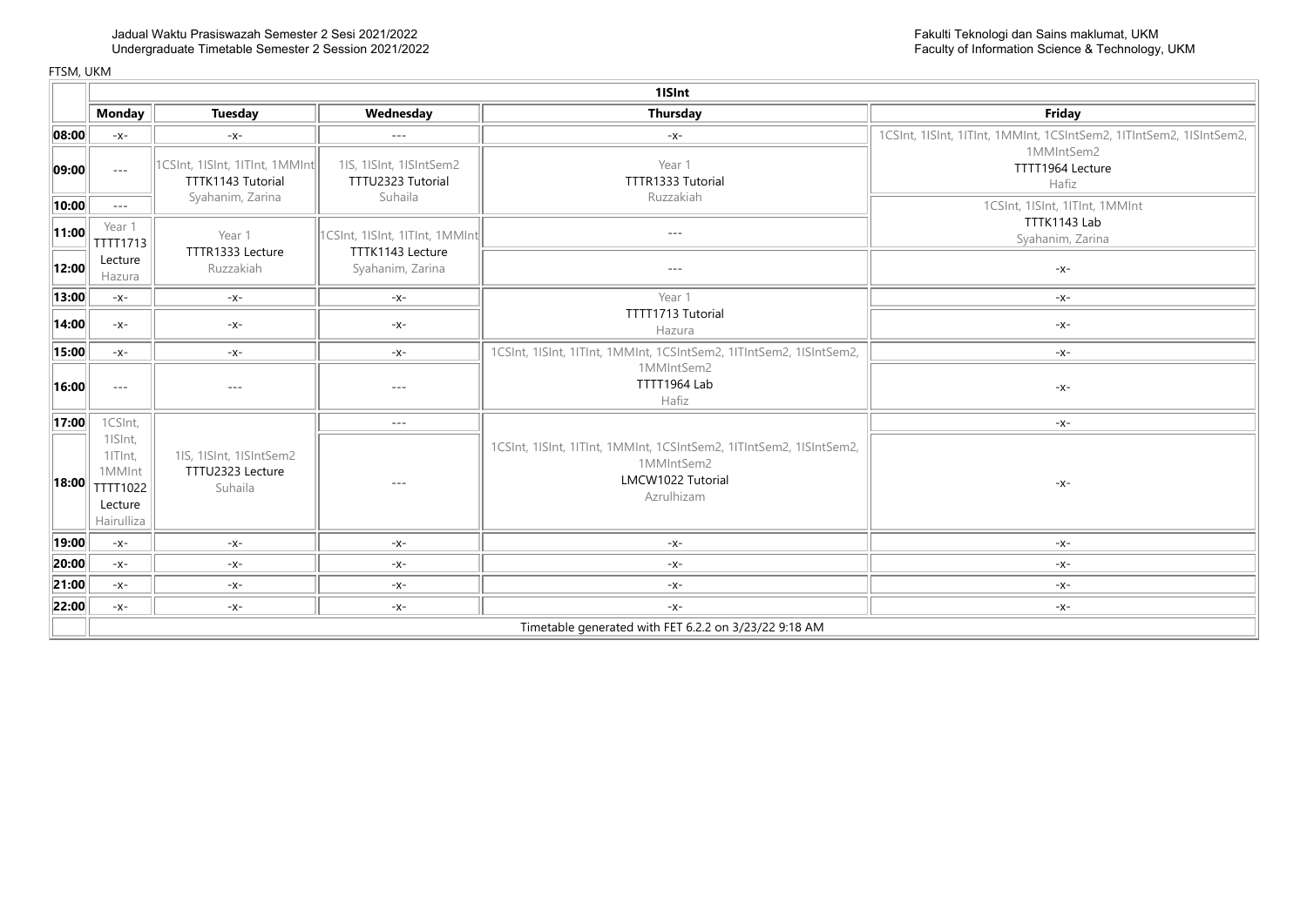| 11T                           |                                      |                                                                                                              |                                                       |  |  |  |
|-------------------------------|--------------------------------------|--------------------------------------------------------------------------------------------------------------|-------------------------------------------------------|--|--|--|
| <b>Tuesday</b>                | Wednesday                            | <b>Thursday</b>                                                                                              | Friday                                                |  |  |  |
| $-X-$                         | $- - -$                              | $-X-$                                                                                                        | 11T1, 11T2                                            |  |  |  |
| 1CS, 1IS, 1IT, 1MM            | 11T, 21T, 11TInt                     | Year 1                                                                                                       | TTTK1143 Lab<br>Rohizah                               |  |  |  |
| TTTT1964 Lecture<br>Junaidah  | TTTR1223 Lecture<br>Noraidah         | TTTR1333 Tutorial<br>Ruzzakiah                                                                               | 11T1, 11T2<br>TTTT1964 Lab<br>Masura                  |  |  |  |
| Year 1                        |                                      | 1IT, 1ITInt, 1ITIntSem2                                                                                      |                                                       |  |  |  |
| TTTR1333 Lecture<br>Ruzzakiah | TTTT1022 Lecture<br>Hairulliza       | TTTR1123 Tutorial<br>Fazidah                                                                                 | $-X-$                                                 |  |  |  |
| -x-                           | $-X-$                                | Year 1                                                                                                       | $-X-$                                                 |  |  |  |
| $-X-$                         | $-X-$                                | TTTT1713 Tutorial<br>Hazura                                                                                  | $-X-$                                                 |  |  |  |
| $-X-$                         | $-X-$                                | 11T1<br>11T2<br>TTTK1143 Tutorial LMCW1022 Tutorial<br>Rohizah<br>Dahlila                                    | $-X-$                                                 |  |  |  |
| 1IT, 1ITInt, 1ITIntSem2       | 11T1<br>TTTT1964 Tutorial<br>Masura  | 1 T1<br>11T2<br>TTTK1143 Tutorial LMCW1022 Tutorial<br>Rohizah<br>Dahlila                                    | $-X-$                                                 |  |  |  |
| TTTR1123 Lecture<br>Fazidah   | 11T1<br>11T2<br>Rohizah<br>Masura    | 1 T1<br>1IT2<br>TTTT1964 Tutorial TTTK1143 Tutorial LMCW1022 Tutorial TTTT1964 Tutorial<br>Dahlila<br>Masura | $-X-$                                                 |  |  |  |
| $---$                         | 11T2<br>TTTK1143 Tutorial<br>Rohizah | 11T1<br>1IT2<br>LMCW1022 Tutorial TTTT1964 Tutorial<br>Dahlila<br>Masura                                     | $-X-$                                                 |  |  |  |
| $-x-$                         | $-X -$                               | $-X-$                                                                                                        | $-X-$                                                 |  |  |  |
| $-X-$                         | $-X-$                                | $-X-$                                                                                                        | $-X-$                                                 |  |  |  |
| $-X-$                         | $-X-$                                | $-x-$                                                                                                        | $-X-$                                                 |  |  |  |
| -x-                           | $-X -$                               | $-X -$                                                                                                       | $-X-$                                                 |  |  |  |
|                               |                                      |                                                                                                              | Timetable generated with FET 6.2.2 on 3/23/22 9:18 AM |  |  |  |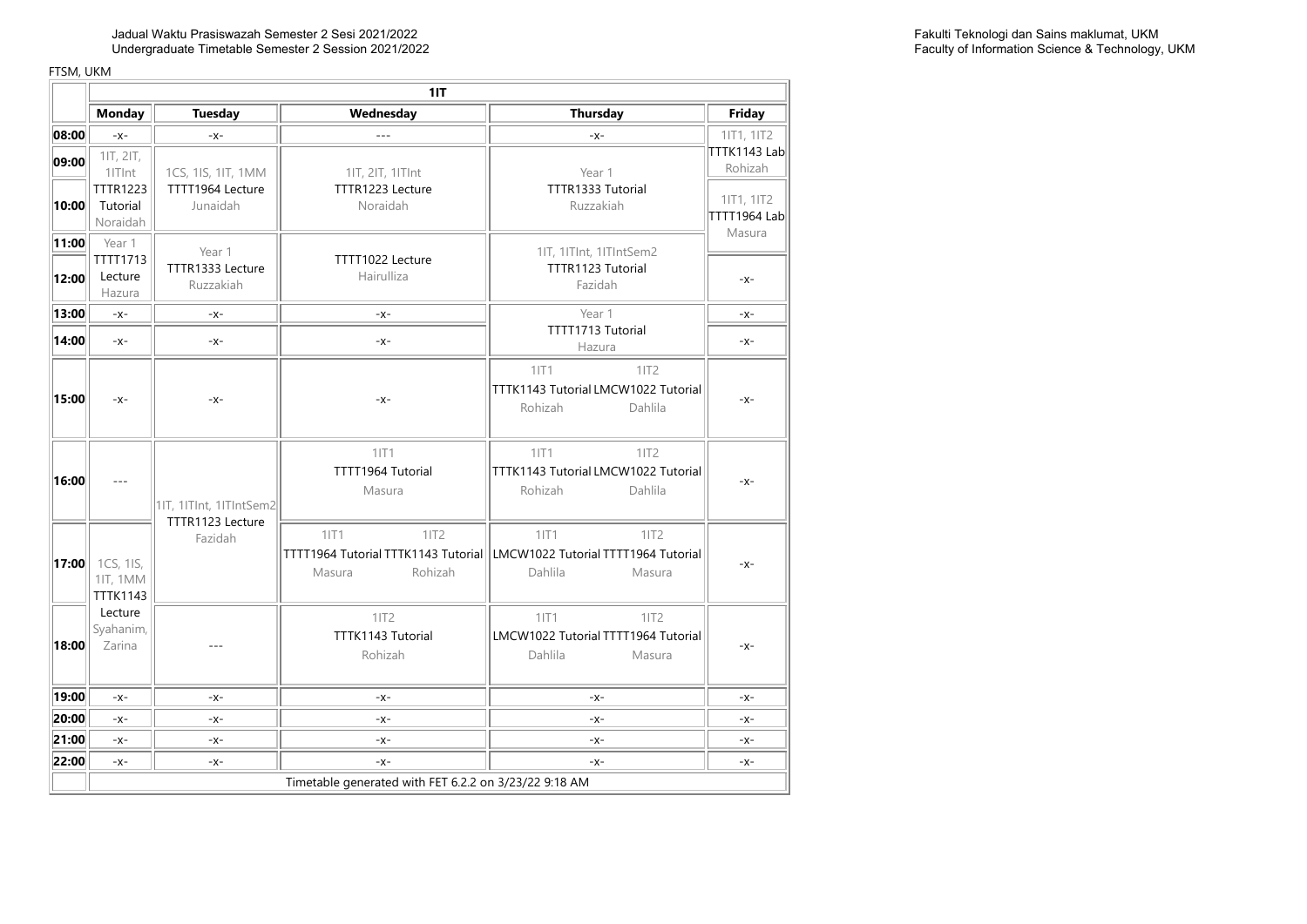|             |                                                                   | 1ITInt                                                 |                                      |                                                                                                                      |                                                                     |  |  |  |
|-------------|-------------------------------------------------------------------|--------------------------------------------------------|--------------------------------------|----------------------------------------------------------------------------------------------------------------------|---------------------------------------------------------------------|--|--|--|
|             | <b>Monday</b>                                                     | Tuesday                                                | Wednesday                            | <b>Thursday</b>                                                                                                      | Friday                                                              |  |  |  |
| 08:00       | $-X-$                                                             | $-x$ -                                                 | $\cdots$                             | $-X-$                                                                                                                | 1CSInt, 1ISInt, 1ITInt, 1MMInt, 1CSIntSem2, 1ITIntSem2, 1ISIntSem2, |  |  |  |
| 09:00       | 1IT, 2IT,<br>1ITInt<br><b>TTTR1223</b>                            | 1CSInt, 1ISInt, 1ITInt, 1MMInt<br>TTTK1143 Tutorial    | 11T, 21T, 11TInt<br>TTTR1223 Lecture | Year 1<br>TTTR1333 Tutorial                                                                                          | 1MMIntSem2<br>TTTT1964 Lecture<br>Hafiz                             |  |  |  |
| 10:00       | Tutorial<br>Noraidah                                              | Syahanim, Zarina                                       | Noraidah                             | Ruzzakiah                                                                                                            | 1CSInt, 1ISInt, 1ITInt, 1MMInt<br>TTTK1143 Lab                      |  |  |  |
| $\ 11:00\ $ | Year 1<br>TTTT1713                                                | Year 1                                                 | 1CSInt, 1ISInt, 1ITInt, 1MMInt       | 1IT, 1ITInt, 1ITIntSem2                                                                                              | Syahanim, Zarina                                                    |  |  |  |
| 12:00       | Lecture<br>Hazura                                                 | TTTR1333 Lecture<br>Ruzzakiah                          | TTTK1143 Lecture<br>Syahanim, Zarina | TTTR1123 Tutorial<br>Fazidah                                                                                         | $-X-$                                                               |  |  |  |
| 13:00       | $-X-$                                                             | $-X-$                                                  | $-x-$                                | Year 1                                                                                                               | $-X-$                                                               |  |  |  |
| 14:00       | $-X-$                                                             | $-X-$                                                  | -x-                                  | TTTT1713 Tutorial<br>Hazura                                                                                          | $-X-$                                                               |  |  |  |
| 15:00       | $-X-$                                                             | $-X-$                                                  | $-x-$                                | 1CSInt, 1ISInt, 1ITInt, 1MMInt, 1CSIntSem2, 1ITIntSem2, 1ISIntSem2,                                                  | $-X-$                                                               |  |  |  |
| 16:00       | $- - -$                                                           | 1IT, 1ITInt, 1ITIntSem2<br>TTTR1123 Lecture<br>Fazidah | $---$                                | 1MMIntSem2<br>TTTT1964 Lab<br>Hafiz                                                                                  | $-X-$                                                               |  |  |  |
| 17:00       | 1CSInt,                                                           |                                                        | $- - -$                              |                                                                                                                      | $-X-$                                                               |  |  |  |
| 18:00       | 1ISInt,<br>1ITInt,<br>1MMInt<br>TTTT1022<br>Lecture<br>Hairulliza | $- - -$                                                | $- - -$                              | 1CSInt, 1ISInt, 1ITInt, 1MMInt, 1CSIntSem2, 1ITIntSem2, 1ISIntSem2,<br>1MMIntSem2<br>LMCW1022 Tutorial<br>Azrulhizam | $-X-$                                                               |  |  |  |
| 19:00       | $-X-$                                                             | $-X-$                                                  | $-x-$                                | $-X-$                                                                                                                | $-X-$                                                               |  |  |  |
| 20:00       | $-x-$                                                             | $-X-$                                                  | $-x-$                                | $-X-$                                                                                                                | $-X-$                                                               |  |  |  |
| 21:00       | $-X-$                                                             | $-X-$                                                  | $-x-$                                | $-x-$                                                                                                                | $-x-$                                                               |  |  |  |
| 22:00       | $-X-$                                                             | $-X-$                                                  | $-X-$                                | $-X-$                                                                                                                | $-x-$                                                               |  |  |  |
|             |                                                                   |                                                        |                                      | Timetable generated with FET 6.2.2 on 3/23/22 9:18 AM                                                                |                                                                     |  |  |  |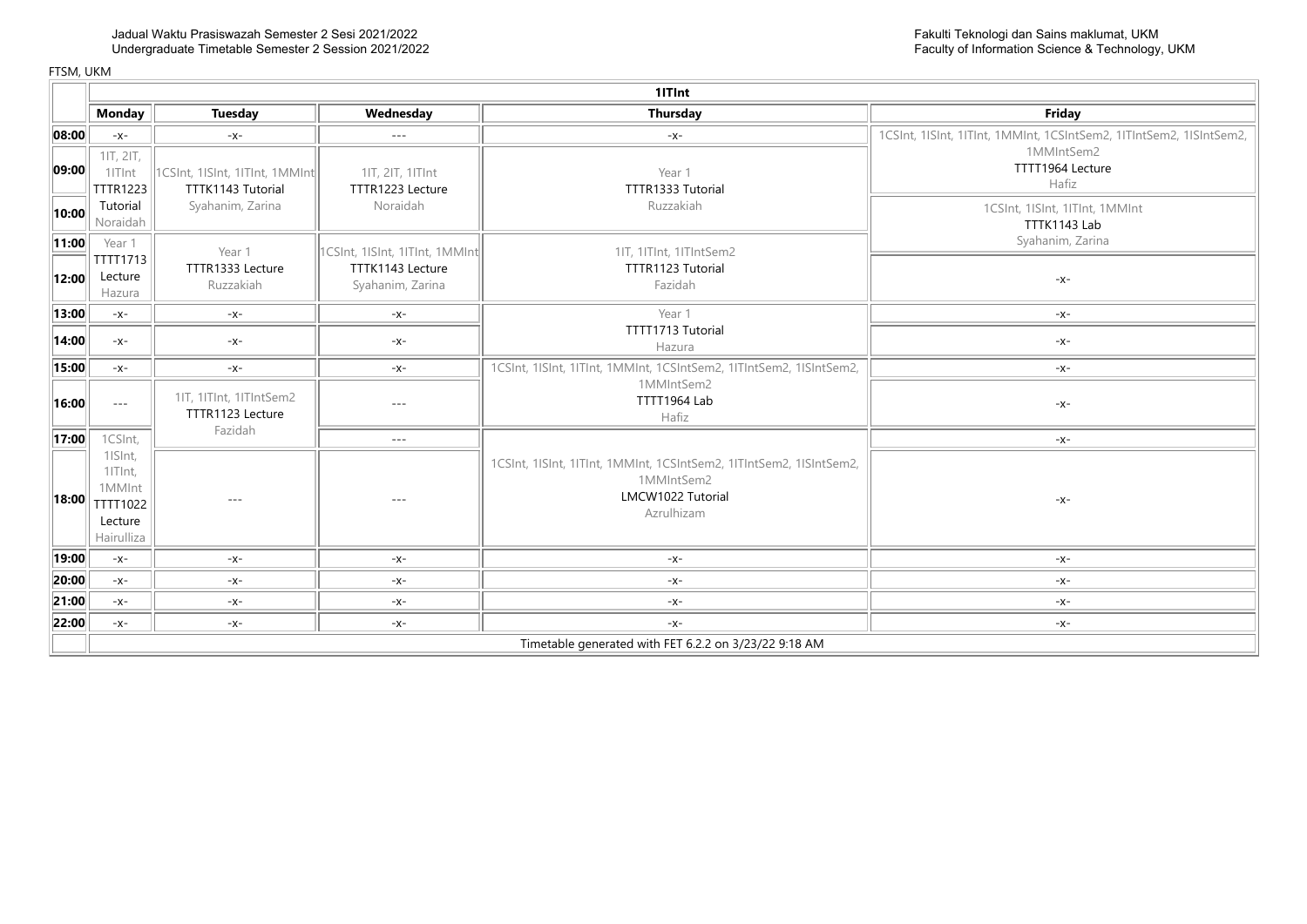Jadual Waktu Prasiswazah Semester 2 Sesi 2021/2022 Undergraduate Timetable Semester 2 Session 2021/2022

|                | 1MM                                                   |                                                    |                                                                                                     |                                                  |                                     |  |  |
|----------------|-------------------------------------------------------|----------------------------------------------------|-----------------------------------------------------------------------------------------------------|--------------------------------------------------|-------------------------------------|--|--|
|                | <b>Monday</b>                                         | <b>Tuesday</b>                                     | Wednesday                                                                                           | <b>Thursday</b>                                  | Friday                              |  |  |
| 08:00          | $-x-$                                                 | $-X-$                                              | 1MM, 1MMInt, 1MMIntSem2                                                                             | $-X-$                                            | $- - -$                             |  |  |
| 09:00<br>10:00 | TTTT1022<br>Lecture<br>Hairulliza                     | 1CS, 1IS, 1IT, 1MM<br>TTTT1964 Lecture<br>Junaidah | TTTH2843 Lecture<br>Hadi Affendy<br>Dewan Kuliah Multimedia<br>1MM1<br>TTTT1964 Tutorial<br>Rohizah | Year 1<br>TTTR1333 Tutorial<br>Ruzzakiah         | $---$<br>1MM1, 1MM2<br>TTTT1964 Lab |  |  |
| 11:00          | Year 1<br>TTTT1713                                    | Year 1<br>TTTR1333 Lecture                         | 1MM1<br>1MM <sub>2</sub><br>TTTT1964 Tutorial TTTK1143 Tutorial<br>Rohizah<br>Azura                 | 1MM1, 1MM2<br>TTTK1143 Lab                       | Rohizah                             |  |  |
| 12:00          | Lecture<br>Hazura                                     | Ruzzakiah                                          | 1MM <sub>2</sub><br>TTTK1143 Tutorial<br>Azura                                                      | Azura                                            | $-X-$                               |  |  |
| 13:00          | $-x-$                                                 | $-X-$                                              | $-x-$                                                                                               | Year 1                                           | $-X-$                               |  |  |
| 14:00          | $-x$ -                                                | $-x-$                                              | $-x$ -                                                                                              | TTTT1713 Tutorial<br>Hazura                      | $-x-$                               |  |  |
| 15:00          | $-X-$                                                 | $-X-$                                              | $-x-$                                                                                               |                                                  | $-X-$                               |  |  |
| 16:00          | ---                                                   | 1MM1<br>TTTK1143 Tutorial<br>Azura                 | 1MM, 1MMInt, 1MMIntSem2                                                                             | 1MM1, 1MM2<br>LMCW1022 Tutorial<br>Azrulhizam    | $-X-$                               |  |  |
| 17:00          | 1CS, 1IS,<br>11T, 1MM<br><b>TTTK1143</b>              | 1MM1<br>TTTK1143 Tutorial<br>Azura                 | TTTH2843 Lab<br>Hadi Affendy                                                                        | 1MM <sub>2</sub><br>TTTT1964 Tutorial<br>Rohizah | $-X -$                              |  |  |
| 18:00          | Lecture<br>Syahanim,<br>Zarina                        |                                                    |                                                                                                     | 1MM <sub>2</sub><br>TTTT1964 Tutorial<br>Rohizah | $-X-$                               |  |  |
| 19:00          | $-x$ -                                                | $-x-$                                              | $-x$ -                                                                                              | $-x-$                                            | $-X -$                              |  |  |
| 20:00          | $-X-$                                                 | $-X-$                                              | $-x-$                                                                                               | $-x-$                                            | $-X-$                               |  |  |
| 21:00          | $-X-$                                                 | $-X-$                                              | $-x-$                                                                                               | $-x-$                                            | $-X-$                               |  |  |
| 22:00          | $-x$ -                                                | $-x-$                                              | $-x$ -                                                                                              | $-x-$                                            | $-X-$                               |  |  |
|                | Timetable generated with FET 6.2.2 on 3/23/22 9:18 AM |                                                    |                                                                                                     |                                                  |                                     |  |  |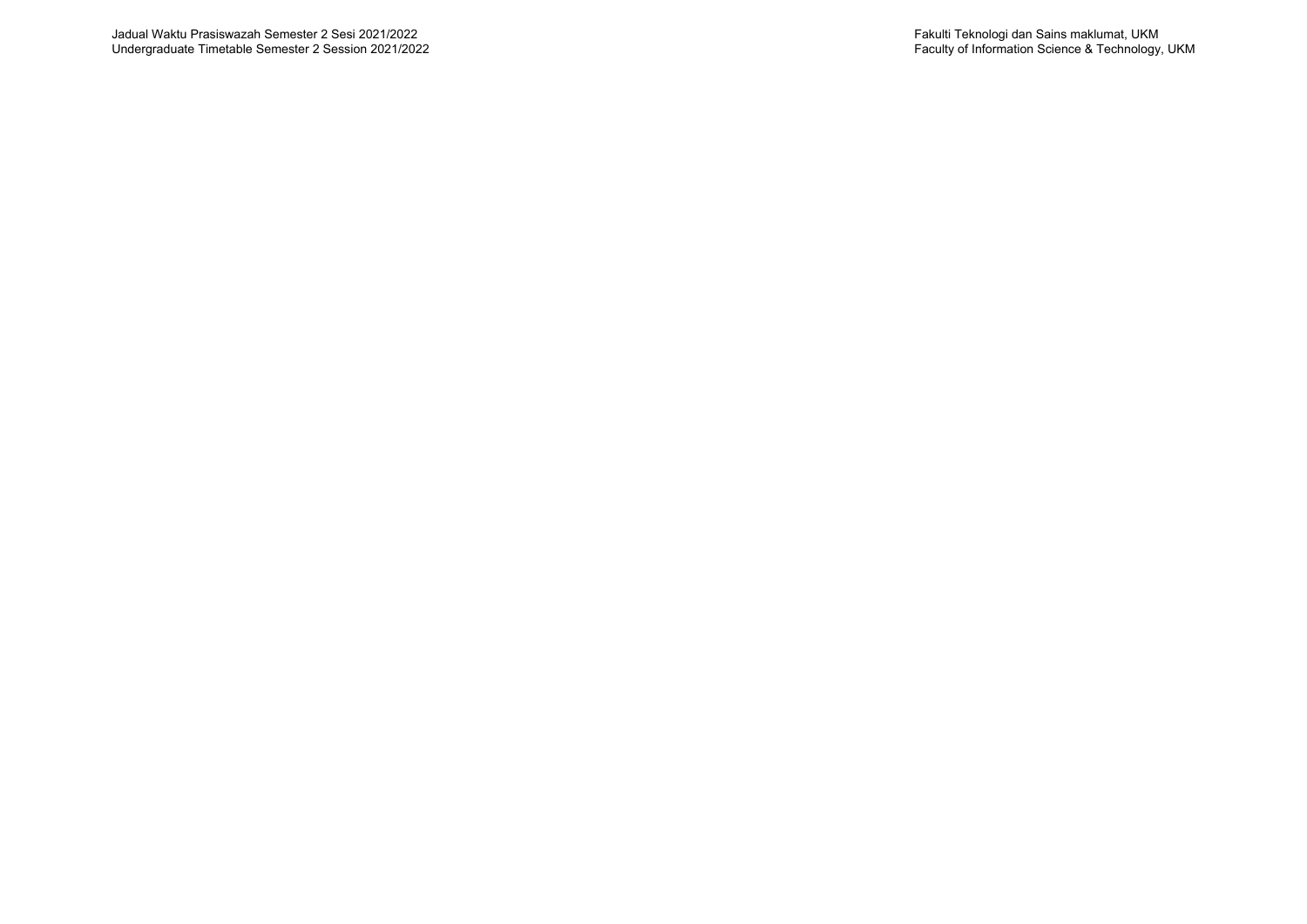|                       |                                                                   | 1MMInt                                              |                                                                                                                                                                                                                                                                                                                                                                                              |                                                                                                                      |                                                                     |  |  |
|-----------------------|-------------------------------------------------------------------|-----------------------------------------------------|----------------------------------------------------------------------------------------------------------------------------------------------------------------------------------------------------------------------------------------------------------------------------------------------------------------------------------------------------------------------------------------------|----------------------------------------------------------------------------------------------------------------------|---------------------------------------------------------------------|--|--|
|                       | <b>Monday</b>                                                     | <b>Tuesday</b>                                      | Wednesday                                                                                                                                                                                                                                                                                                                                                                                    | <b>Thursday</b>                                                                                                      | Friday                                                              |  |  |
| 08:00                 | $-X-$                                                             | $-X-$                                               | 1MM, 1MMInt, 1MMIntSem2                                                                                                                                                                                                                                                                                                                                                                      | $-X-$                                                                                                                | 1CSInt, 1ISInt, 1ITInt, 1MMInt, 1CSIntSem2, 1ITIntSem2, 1ISIntSem2, |  |  |
| $\vert$ 09:00 $\vert$ | $- - -$                                                           | 1CSInt, 1ISInt, 1ITInt, 1MMInt<br>TTTK1143 Tutorial | TTTH2843 Lecture<br>Hadi Affendy<br>Dewan Kuliah Multimedia                                                                                                                                                                                                                                                                                                                                  | Year 1<br>TTTR1333 Tutorial                                                                                          | 1MMIntSem2<br>TTTT1964 Lecture<br>Hafiz                             |  |  |
| 10:00                 | $- - -$                                                           | Syahanim, Zarina                                    | $\frac{1}{2} \frac{1}{2} \frac{1}{2} \frac{1}{2} \frac{1}{2} \frac{1}{2} \frac{1}{2} \frac{1}{2} \frac{1}{2} \frac{1}{2} \frac{1}{2} \frac{1}{2} \frac{1}{2} \frac{1}{2} \frac{1}{2} \frac{1}{2} \frac{1}{2} \frac{1}{2} \frac{1}{2} \frac{1}{2} \frac{1}{2} \frac{1}{2} \frac{1}{2} \frac{1}{2} \frac{1}{2} \frac{1}{2} \frac{1}{2} \frac{1}{2} \frac{1}{2} \frac{1}{2} \frac{1}{2} \frac{$ | Ruzzakiah                                                                                                            | 1CSInt, 1ISInt, 1ITInt, 1MMInt                                      |  |  |
| 11:00                 | Year 1<br>TTTT1713                                                | Year 1<br>TTTR1333 Lecture                          | 1CSInt, 1ISInt, 1ITInt, 1MMInt<br>TTTK1143 Lecture                                                                                                                                                                                                                                                                                                                                           | $---$                                                                                                                | TTTK1143 Lab<br>Syahanim, Zarina                                    |  |  |
| 12:00                 | Lecture<br>Hazura                                                 | Ruzzakiah                                           | Syahanim, Zarina                                                                                                                                                                                                                                                                                                                                                                             | $- - -$                                                                                                              | $-X-$                                                               |  |  |
| 13:00                 | $-X-$                                                             | $-X-$                                               | $-x-$                                                                                                                                                                                                                                                                                                                                                                                        | Year 1                                                                                                               | $-X-$                                                               |  |  |
| 14:00                 | $-X-$                                                             | $-X-$                                               | $-X-$                                                                                                                                                                                                                                                                                                                                                                                        | TTTT1713 Tutorial<br>Hazura                                                                                          | $-X-$                                                               |  |  |
| 15:00                 | $-X-$                                                             | -x-                                                 | $-X-$                                                                                                                                                                                                                                                                                                                                                                                        | 1CSInt, 1ISInt, 1ITInt, 1MMInt, 1CSIntSem2, 1ITIntSem2, 1ISIntSem2,                                                  | $-X-$                                                               |  |  |
| 16:00                 | $- - -$                                                           | $- - -$                                             | 1MM, 1MMInt, 1MMIntSem2<br>TTTH2843 Lab                                                                                                                                                                                                                                                                                                                                                      | 1MMIntSem2<br>TTTT1964 Lab<br>Hafiz                                                                                  | $-x-$                                                               |  |  |
| 17:00                 | 1CSInt,                                                           | $- - -$                                             | Hadi Affendy                                                                                                                                                                                                                                                                                                                                                                                 |                                                                                                                      | $-x-$                                                               |  |  |
| 18:00                 | 1ISInt,<br>1ITInt,<br>1MMInt<br>TTTT1022<br>Lecture<br>Hairulliza | $- - -$                                             |                                                                                                                                                                                                                                                                                                                                                                                              | 1CSInt, 1ISInt, 1ITInt, 1MMInt, 1CSIntSem2, 1ITIntSem2, 1ISIntSem2,<br>1MMIntSem2<br>LMCW1022 Tutorial<br>Azrulhizam | $-X-$                                                               |  |  |
| 19:00                 | $-X-$                                                             | $-X-$                                               | $-x-$                                                                                                                                                                                                                                                                                                                                                                                        | $-X-$                                                                                                                | $-X-$                                                               |  |  |
| 20:00                 | $-X-$                                                             | $-X-$                                               | $-x-$                                                                                                                                                                                                                                                                                                                                                                                        | $-x-$                                                                                                                | $-x-$                                                               |  |  |
| 21:00                 | $-X-$                                                             | $-x-$                                               | $-x-$                                                                                                                                                                                                                                                                                                                                                                                        | $-x-$                                                                                                                | $-x-$                                                               |  |  |
| 22:00                 | $-X-$                                                             | $-X-$                                               | $-x-$                                                                                                                                                                                                                                                                                                                                                                                        | $-x-$                                                                                                                | $-X-$                                                               |  |  |
|                       |                                                                   |                                                     |                                                                                                                                                                                                                                                                                                                                                                                              | Timetable generated with FET 6.2.2 on 3/23/22 9:18 AM                                                                |                                                                     |  |  |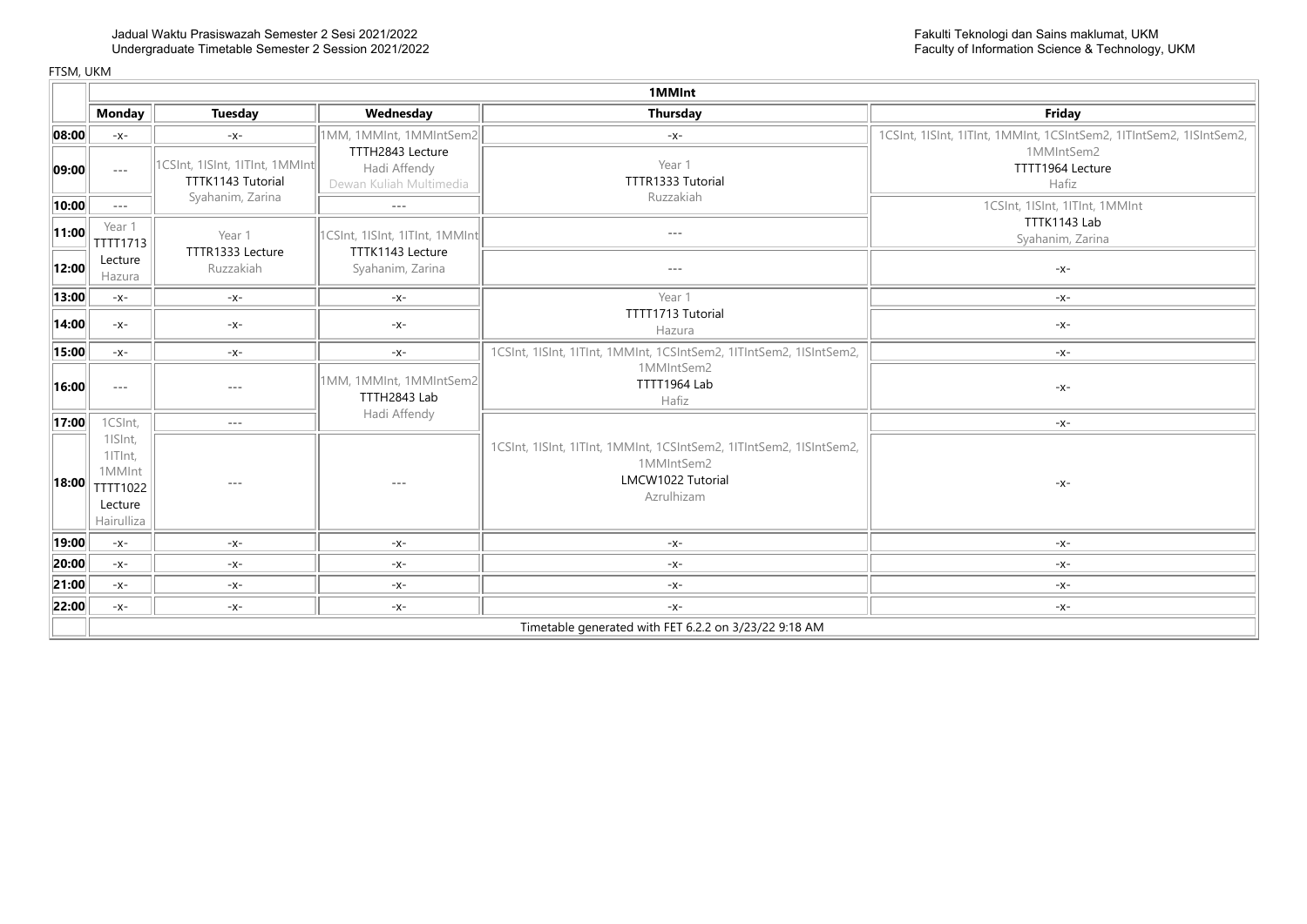|       | 1CSIntSem2                              |                                                       |                                            |                                                                       |                                                                       |  |  |  |  |
|-------|-----------------------------------------|-------------------------------------------------------|--------------------------------------------|-----------------------------------------------------------------------|-----------------------------------------------------------------------|--|--|--|--|
|       | <b>Monday</b>                           | <b>Tuesday</b>                                        | Wednesday                                  | Thursday                                                              | Friday                                                                |  |  |  |  |
| 08:00 | $-X-$                                   | $-X-$                                                 | $- - -$                                    | $-x-$                                                                 | 1CSInt, 1ISInt, 1ITInt, 1MMInt, 1CSIntSem2,                           |  |  |  |  |
|       | 1CSInt,<br><b>09:00</b> 1 (SIntSem      | 1CSIntSem2, 1ITIntSem2, 1ISIntSem2,<br>1MMIntSem2     | $---$                                      | Year 1                                                                | 1ITIntSem2, 1ISIntSem2, 1MMIntSem2<br>TTTT1964 Lecture<br>Hafiz       |  |  |  |  |
| 10:00 | <b>TTTK2103</b><br>Lecture<br>Elankovan | TTTK1114 Lab<br>Kauthar                               | $- - -$                                    | TTTR1333 Tutorial<br>Ruzzakiah                                        | 1CSIntSem2, 1ITIntSem2, 1ISIntSem2,<br>1MMIntSem2<br>TTTK1114 Lecture |  |  |  |  |
| 11:00 | Year 1                                  | Year 1                                                | 1CSIntSem2, 1ITIntSem2, 1ISIntSem2,        | $\sim$ $\sim$ $\sim$                                                  | Kauthar                                                               |  |  |  |  |
| 12:00 | TTTT1713<br>Lecture<br>Hazura           | TTTR1333 Lecture<br>Ruzzakiah                         | 1MMIntSem2<br>TTTK1114 Tutorial<br>Kauthar | $---$                                                                 | $-X-$                                                                 |  |  |  |  |
| 13:00 | $-X-$                                   | $-x-$                                                 | $-X-$                                      | Year 1                                                                | $-X-$                                                                 |  |  |  |  |
| 14:00 | $-X-$                                   | $-x-$                                                 | $-X-$                                      | TTTT1713 Tutorial<br>Hazura                                           | $-X-$                                                                 |  |  |  |  |
| 15:00 | $-X-$                                   | $-x-$                                                 | $-X-$                                      | 1CSInt, 1ISInt, 1ITInt, 1MMInt, 1CSIntSem2,                           | $-X-$                                                                 |  |  |  |  |
| 16:00 | $- - -$                                 | $- - -$                                               | $- - -$                                    | 1ITIntSem2, 1ISIntSem2, 1MMIntSem2<br>TTTT1964 Lab<br>Hafiz           | $-X-$                                                                 |  |  |  |  |
| 17:00 | $\sim$ $\sim$ $\sim$                    | $\cdots$                                              | 1CSInt, 1CSIntSem2                         | 1CSInt, 1ISInt, 1ITInt, 1MMInt, 1CSIntSem2,                           | $-X-$                                                                 |  |  |  |  |
| 18:00 | $- - -$                                 | $- - -$                                               | TTTK2103 Lab<br>Elankovan                  | 1ITIntSem2, 1ISIntSem2, 1MMIntSem2<br>LMCW1022 Tutorial<br>Azrulhizam | $-X-$                                                                 |  |  |  |  |
| 19:00 | $-X-$                                   | $-x-$                                                 | $-x-$                                      | $-X-$                                                                 | $-X-$                                                                 |  |  |  |  |
| 20:00 | $-X-$                                   | $-x-$                                                 | $-x-$                                      | $-X-$                                                                 | $-X-$                                                                 |  |  |  |  |
| 21:00 | $-x-$                                   | $-x-$                                                 | $-x-$                                      | $-X-$                                                                 | -x-                                                                   |  |  |  |  |
| 22:00 | $-X-$                                   | $-x-$                                                 | $-x-$                                      | $-X-$                                                                 | -x-                                                                   |  |  |  |  |
|       |                                         | Timetable generated with FET 6.2.2 on 3/23/22 9:18 AM |                                            |                                                                       |                                                                       |  |  |  |  |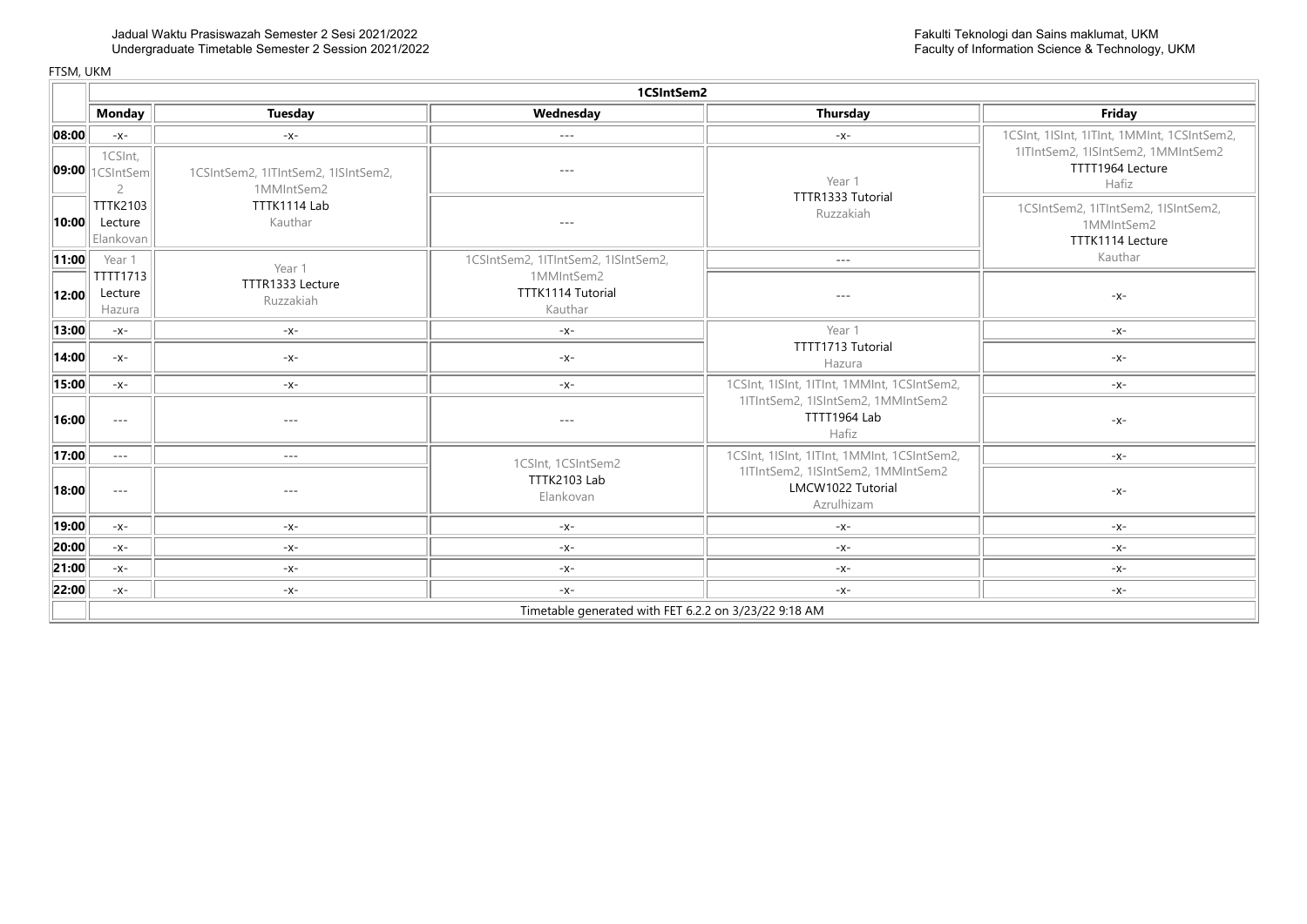|                       | 11TIntSem2                                          |                                                                   |                                                                                   |                                                                       |                                                                 |  |  |
|-----------------------|-----------------------------------------------------|-------------------------------------------------------------------|-----------------------------------------------------------------------------------|-----------------------------------------------------------------------|-----------------------------------------------------------------|--|--|
|                       | Monday                                              | <b>Tuesday</b>                                                    | Wednesday                                                                         | Thursday                                                              | Friday                                                          |  |  |
| 08:00                 | $-x-$                                               | $-X-$                                                             | $- - -$                                                                           | $-X-$                                                                 | 1CSInt, 1ISInt, 1ITInt, 1MMInt, 1CSIntSem2,                     |  |  |
| 09:00                 | $\qquad \qquad - -$                                 | 1CSIntSem2, 1ITIntSem2, 1ISIntSem2,<br>1MMIntSem2<br>TTTK1114 Lab | $- - -$                                                                           | Year 1<br>TTTR1333 Tutorial                                           | 1ITIntSem2, 1ISIntSem2, 1MMIntSem2<br>TTTT1964 Lecture<br>Hafiz |  |  |
| 10:00                 | $\cdots$                                            | Kauthar                                                           | $---$                                                                             | Ruzzakiah                                                             | 1CSIntSem2, 1ITIntSem2, 1ISIntSem2,                             |  |  |
| 12:00                 | Year 1<br>$  11:00  $ TTTT1713<br>Lecture<br>Hazura | Year 1<br>TTTR1333 Lecture<br>Ruzzakiah                           | 1CSIntSem2, 1ITIntSem2, 1ISIntSem2,<br>1MMIntSem2<br>TTTK1114 Tutorial<br>Kauthar | 1IT, 1ITInt, 1ITIntSem2<br>TTTR1123 Tutorial<br>Fazidah               | 1MMIntSem2<br>TTTK1114 Lecture<br>Kauthar<br>$-x-$              |  |  |
| 13:00                 | $-X-$                                               | $-X-$                                                             | $-X-$                                                                             | Year 1                                                                | -x-                                                             |  |  |
| 14:00                 | $-X-$                                               | $-X-$                                                             | $-X-$                                                                             | TTTT1713 Tutorial<br>Hazura                                           | $-X-$                                                           |  |  |
| 15:00                 | $-X-$                                               | $-X-$                                                             | $-X-$                                                                             | 1CSInt, 1ISInt, 1ITInt, 1MMInt, 1CSIntSem2,                           | $-X-$                                                           |  |  |
| 16:00                 | $- - -$                                             | 1IT, 1ITInt, 1ITIntSem2<br>TTTR1123 Lecture<br>Fazidah            | $- - -$                                                                           | 1ITIntSem2, 1ISIntSem2, 1MMIntSem2<br>TTTT1964 Lab<br>Hafiz           | $-X-$                                                           |  |  |
| 17:00                 | $\cdots$                                            |                                                                   | $- - -$                                                                           | 1CSInt, 1ISInt, 1ITInt, 1MMInt, 1CSIntSem2,                           | $-X-$                                                           |  |  |
| 18:00                 | $- - -$                                             | $\cdots$                                                          | $- - -$                                                                           | 1ITIntSem2, 1ISIntSem2, 1MMIntSem2<br>LMCW1022 Tutorial<br>Azrulhizam | $-X-$                                                           |  |  |
| 19:00                 | $-X-$                                               | $-X-$                                                             | -X-                                                                               | $-X-$                                                                 | -x-                                                             |  |  |
| $\vert$ 20:00 $\vert$ | $-X-$                                               | $-x-$                                                             | $-X-$                                                                             | $-X-$                                                                 | $-X-$                                                           |  |  |
| $\vert$ 21:00 $\vert$ | $-X-$                                               | $-x-$                                                             | $-X-$                                                                             | $-x-$                                                                 | -x-                                                             |  |  |
| 22:00                 | $-X-$                                               | $-x-$                                                             | $-x-$                                                                             | $-x-$                                                                 | -x-                                                             |  |  |
|                       |                                                     |                                                                   | Timetable generated with FET 6.2.2 on 3/23/22 9:18 AM                             |                                                                       |                                                                 |  |  |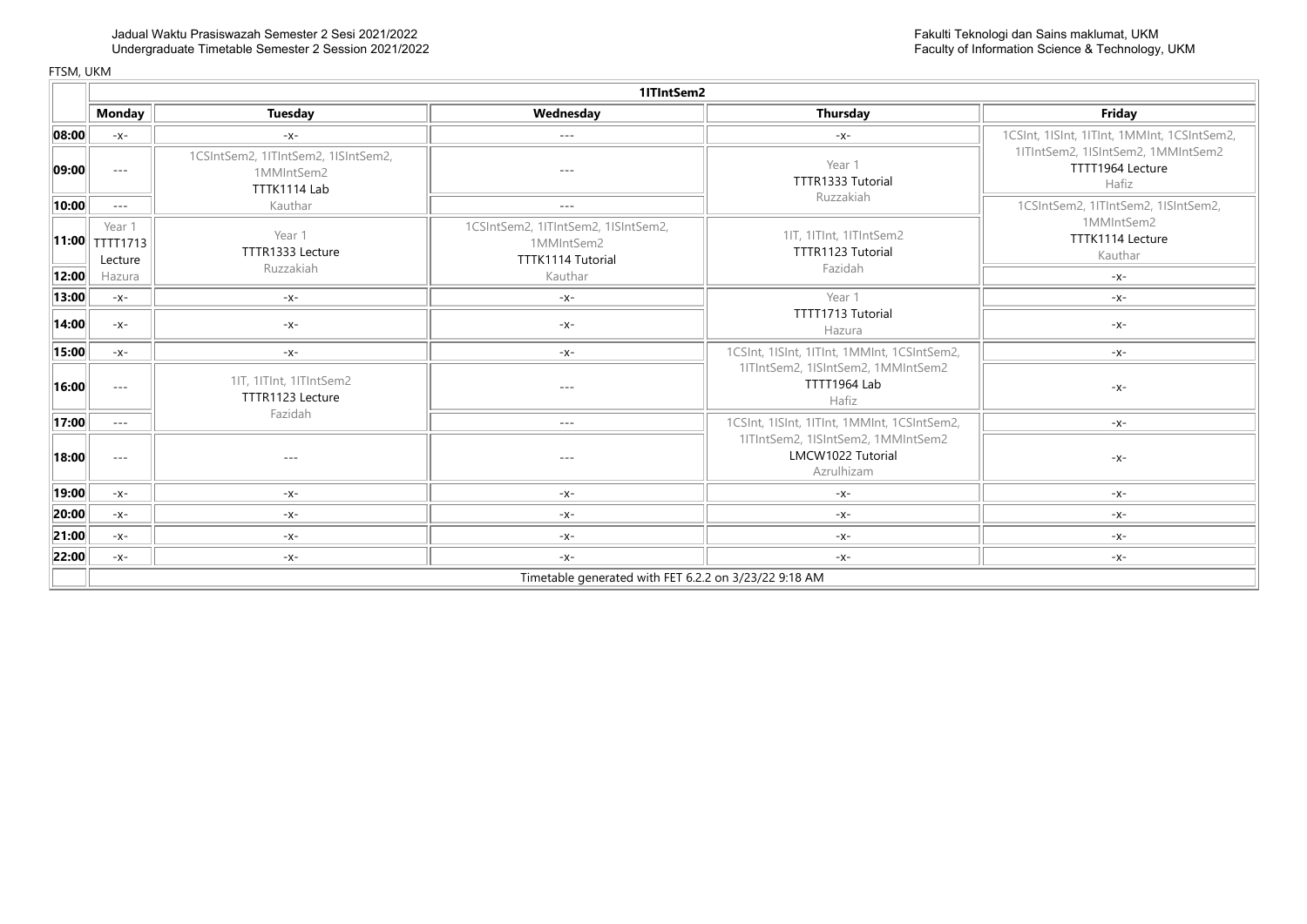|       | 1ISIntSem2                                            |                                                                   |                                                                        |                                                                       |                                                                 |  |  |  |
|-------|-------------------------------------------------------|-------------------------------------------------------------------|------------------------------------------------------------------------|-----------------------------------------------------------------------|-----------------------------------------------------------------|--|--|--|
|       | <b>Monday</b>                                         | <b>Tuesday</b>                                                    | Wednesday                                                              | Thursday                                                              | Friday                                                          |  |  |  |
| 08:00 | $-X-$                                                 | $-X-$                                                             | $- - -$                                                                | $-X-$                                                                 | 1CSInt, 1ISInt, 1ITInt, 1MMInt, 1CSIntSem2,                     |  |  |  |
| 09:00 | $\sim$ $\sim$ $\sim$                                  | 1CSIntSem2, 1ITIntSem2, 1ISIntSem2,<br>1MMIntSem2<br>TTTK1114 Lab | 1IS, 1ISInt, 1ISIntSem2<br>TTTU2323 Tutorial<br>Suhaila                | Year 1<br>TTTR1333 Tutorial<br>Ruzzakiah                              | 1ITIntSem2, 1ISIntSem2, 1MMIntSem2<br>TTTT1964 Lecture<br>Hafiz |  |  |  |
| 10:00 | $- - -$                                               | Kauthar                                                           |                                                                        |                                                                       | 1CSIntSem2, 1ITIntSem2, 1ISIntSem2,                             |  |  |  |
|       | Year 1<br>$  11:00  $ TTTT1713<br>Lecture             | Year 1<br>TTTR1333 Lecture<br>Ruzzakiah                           | 1CSIntSem2, 1ITIntSem2, 1ISIntSem2,<br>1MMIntSem2<br>TTTK1114 Tutorial | $- - -$                                                               | 1MMIntSem2<br>TTTK1114 Lecture<br>Kauthar                       |  |  |  |
| 12:00 | Hazura                                                |                                                                   | Kauthar                                                                | $- - -$                                                               | $-X-$                                                           |  |  |  |
| 13:00 | $-X-$                                                 | $-X-$                                                             | $-X-$                                                                  | Year 1                                                                | -X-                                                             |  |  |  |
| 14:00 | $-X-$                                                 | $-X-$                                                             | $-X-$                                                                  | TTTT1713 Tutorial<br>Hazura                                           | $-X-$                                                           |  |  |  |
| 15:00 | $-x-$                                                 | $-X-$                                                             | $-X-$                                                                  | 1CSInt, 1ISInt, 1ITInt, 1MMInt, 1CSIntSem2,                           | $-X-$                                                           |  |  |  |
| 16:00 | $- - -$                                               | $---$                                                             | $- - -$                                                                | 1ITIntSem2, 1ISIntSem2, 1MMIntSem2<br>TTTT1964 Lab<br>Hafiz           | $-X-$                                                           |  |  |  |
| 17:00 | $\sim$ $\sim$ $\sim$                                  | 1IS, 1ISInt, 1ISIntSem2                                           | $- - -$                                                                | 1CSInt, 1ISInt, 1ITInt, 1MMInt, 1CSIntSem2,                           | $-X-$                                                           |  |  |  |
| 18:00 | $- - -$                                               | TTTU2323 Lecture<br>Suhaila                                       | $- - -$                                                                | 1ITIntSem2, 1ISIntSem2, 1MMIntSem2<br>LMCW1022 Tutorial<br>Azrulhizam | $-X-$                                                           |  |  |  |
| 19:00 | $-x-$                                                 | $-X-$                                                             | -x-                                                                    | -X-                                                                   | -X-                                                             |  |  |  |
| 20:00 | $-x-$                                                 | $-X-$                                                             | $-X-$                                                                  | $-X-$                                                                 | $-X-$                                                           |  |  |  |
| 21:00 | $-x-$                                                 | $-x-$                                                             | $-x-$                                                                  | $-X-$                                                                 | -X-                                                             |  |  |  |
| 22:00 | $-X-$                                                 | -x-                                                               | $-x-$                                                                  | -x-                                                                   | -X-                                                             |  |  |  |
|       | Timetable generated with FET 6.2.2 on 3/23/22 9:18 AM |                                                                   |                                                                        |                                                                       |                                                                 |  |  |  |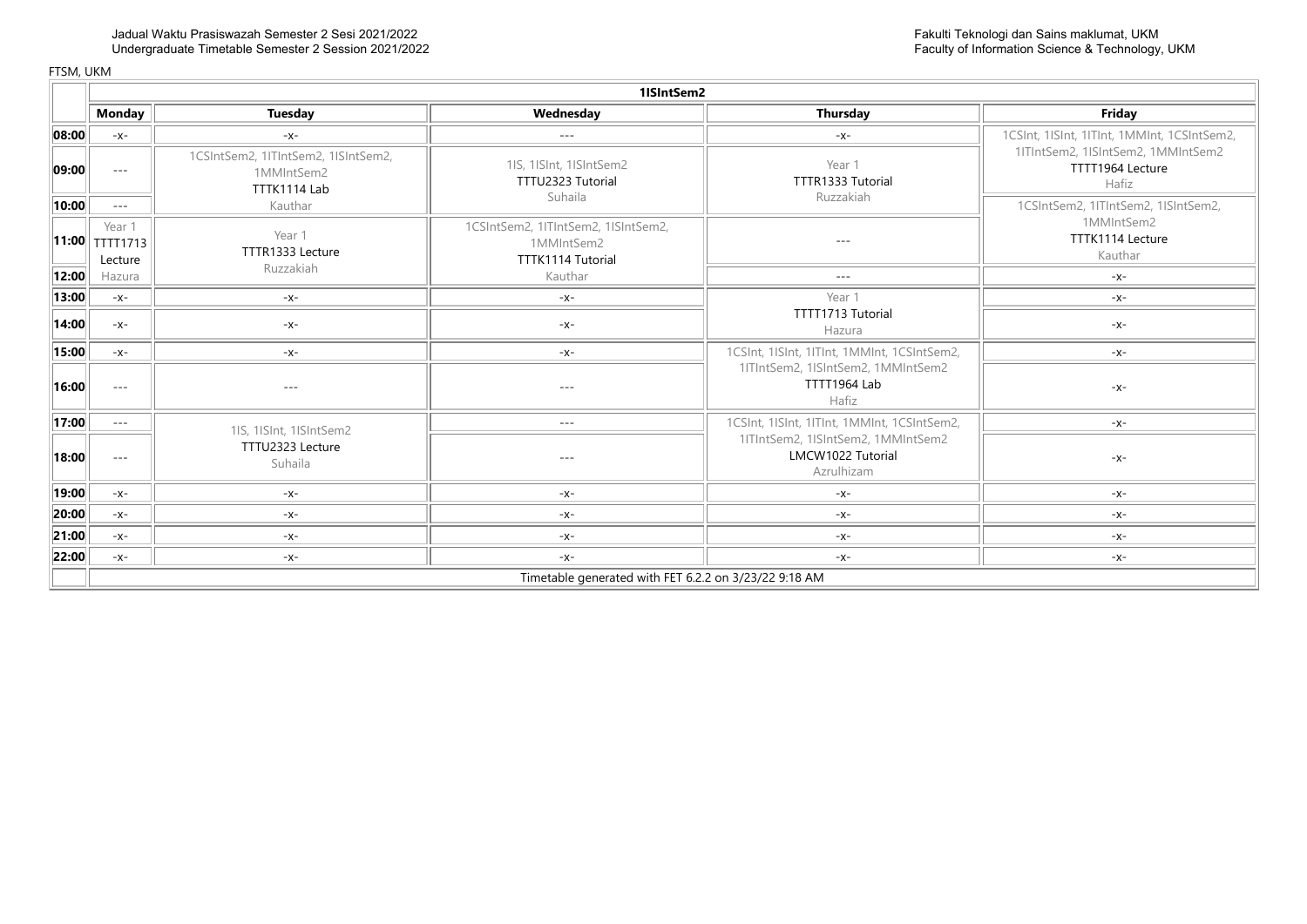|                            |                                                                                         |                                                                   | 1MMIntSem2                                                                    |                                                                                                                                                                                                                                                                                                                                                                                              |                                                                 |  |
|----------------------------|-----------------------------------------------------------------------------------------|-------------------------------------------------------------------|-------------------------------------------------------------------------------|----------------------------------------------------------------------------------------------------------------------------------------------------------------------------------------------------------------------------------------------------------------------------------------------------------------------------------------------------------------------------------------------|-----------------------------------------------------------------|--|
|                            | <b>Monday</b>                                                                           | <b>Tuesday</b>                                                    | Wednesday                                                                     | <b>Thursday</b>                                                                                                                                                                                                                                                                                                                                                                              | Friday                                                          |  |
| 08:00                      | $-X-$                                                                                   | $-X-$                                                             | 1MM, 1MMInt, 1MMIntSem2                                                       | $-X-$                                                                                                                                                                                                                                                                                                                                                                                        | 1CSInt, 1ISInt, 1ITInt, 1MMInt, 1CSIntSem2,                     |  |
| 09:00                      | $\cdots$                                                                                | 1CSIntSem2, 1ITIntSem2, 1ISIntSem2,<br>1MMIntSem2<br>TTTK1114 Lab | TTTH2843 Lecture<br>Hadi Affendy<br>Dewan Kuliah Multimedia                   | Year 1<br>TTTR1333 Tutorial<br>Ruzzakiah                                                                                                                                                                                                                                                                                                                                                     | 1ITIntSem2, 1ISIntSem2, 1MMIntSem2<br>TTTT1964 Lecture<br>Hafiz |  |
| $\vert$ 10:00 $\vert\vert$ | $\cdots$                                                                                | Kauthar                                                           | $- - -$                                                                       |                                                                                                                                                                                                                                                                                                                                                                                              | 1CSIntSem2, 1ITIntSem2, 1ISIntSem2,                             |  |
|                            | Year 1<br>$\left\Vert \mathbf{11:00}\right\Vert \mathbf{TTT1713}\right\Vert$<br>Lecture | Year 1<br>TTTR1333 Lecture<br>Ruzzakiah                           | 1CSIntSem2, 1ITIntSem2, 1ISIntSem2,<br>1MMIntSem2<br><b>TTTK1114 Tutorial</b> | $\frac{1}{2} \frac{1}{2} \frac{1}{2} \frac{1}{2} \frac{1}{2} \frac{1}{2} \frac{1}{2} \frac{1}{2} \frac{1}{2} \frac{1}{2} \frac{1}{2} \frac{1}{2} \frac{1}{2} \frac{1}{2} \frac{1}{2} \frac{1}{2} \frac{1}{2} \frac{1}{2} \frac{1}{2} \frac{1}{2} \frac{1}{2} \frac{1}{2} \frac{1}{2} \frac{1}{2} \frac{1}{2} \frac{1}{2} \frac{1}{2} \frac{1}{2} \frac{1}{2} \frac{1}{2} \frac{1}{2} \frac{$ | 1MMIntSem2<br>TTTK1114 Lecture<br>Kauthar                       |  |
| 12:00                      | Hazura                                                                                  |                                                                   | Kauthar                                                                       | $---$                                                                                                                                                                                                                                                                                                                                                                                        | $-x-$                                                           |  |
| $\vert 13:00 \vert \vert$  | $-x-$                                                                                   | $-X-$                                                             | -X-                                                                           | Year 1                                                                                                                                                                                                                                                                                                                                                                                       | -X-                                                             |  |
| 14:00                      | $-X-$                                                                                   | $-x-$                                                             | $-x-$                                                                         | TTTT1713 Tutorial<br>Hazura                                                                                                                                                                                                                                                                                                                                                                  | $-X-$                                                           |  |
| 15:00                      | $-x-$                                                                                   | $-X-$                                                             | $-X-$                                                                         | 1CSInt, 1ISInt, 1ITInt, 1MMInt, 1CSIntSem2,                                                                                                                                                                                                                                                                                                                                                  | -X-                                                             |  |
| 16:00                      | $\cdots$                                                                                | $- - -$                                                           | 1MM, 1MMInt, 1MMIntSem2<br>TTTH2843 Lab<br>Hadi Affendy                       | 1ITIntSem2, 1ISIntSem2, 1MMIntSem2<br>TTTT1964 Lab<br>Hafiz                                                                                                                                                                                                                                                                                                                                  | $-X-$                                                           |  |
| 17:00                      | $- - -$                                                                                 | $---$                                                             |                                                                               | 1CSInt, 1ISInt, 1ITInt, 1MMInt, 1CSIntSem2,                                                                                                                                                                                                                                                                                                                                                  | -X-                                                             |  |
| 18:00                      | $\cdots$                                                                                | $- - -$                                                           | $- - -$                                                                       | 1ITIntSem2, 1ISIntSem2, 1MMIntSem2<br>LMCW1022 Tutorial<br>Azrulhizam                                                                                                                                                                                                                                                                                                                        | $-X-$                                                           |  |
| 19:00                      | $-x-$                                                                                   | $-X-$                                                             | -X-                                                                           | $-X-$                                                                                                                                                                                                                                                                                                                                                                                        | -x-                                                             |  |
| 20:00                      | $-x-$                                                                                   | $-x-$                                                             | $-x-$                                                                         | $-x-$                                                                                                                                                                                                                                                                                                                                                                                        | -X-                                                             |  |
| $\ $ 21:00 $\ $            | $-x-$                                                                                   | $-X-$                                                             | $-X-$                                                                         | $-X-$                                                                                                                                                                                                                                                                                                                                                                                        | $-X-$                                                           |  |
| $\vert$ 22:00 $\vert$      | $-X-$                                                                                   | $-X-$                                                             | $-X-$                                                                         | $-X-$                                                                                                                                                                                                                                                                                                                                                                                        | $-X-$                                                           |  |
|                            |                                                                                         |                                                                   | Timetable generated with FET 6.2.2 on 3/23/22 9:18 AM                         |                                                                                                                                                                                                                                                                                                                                                                                              |                                                                 |  |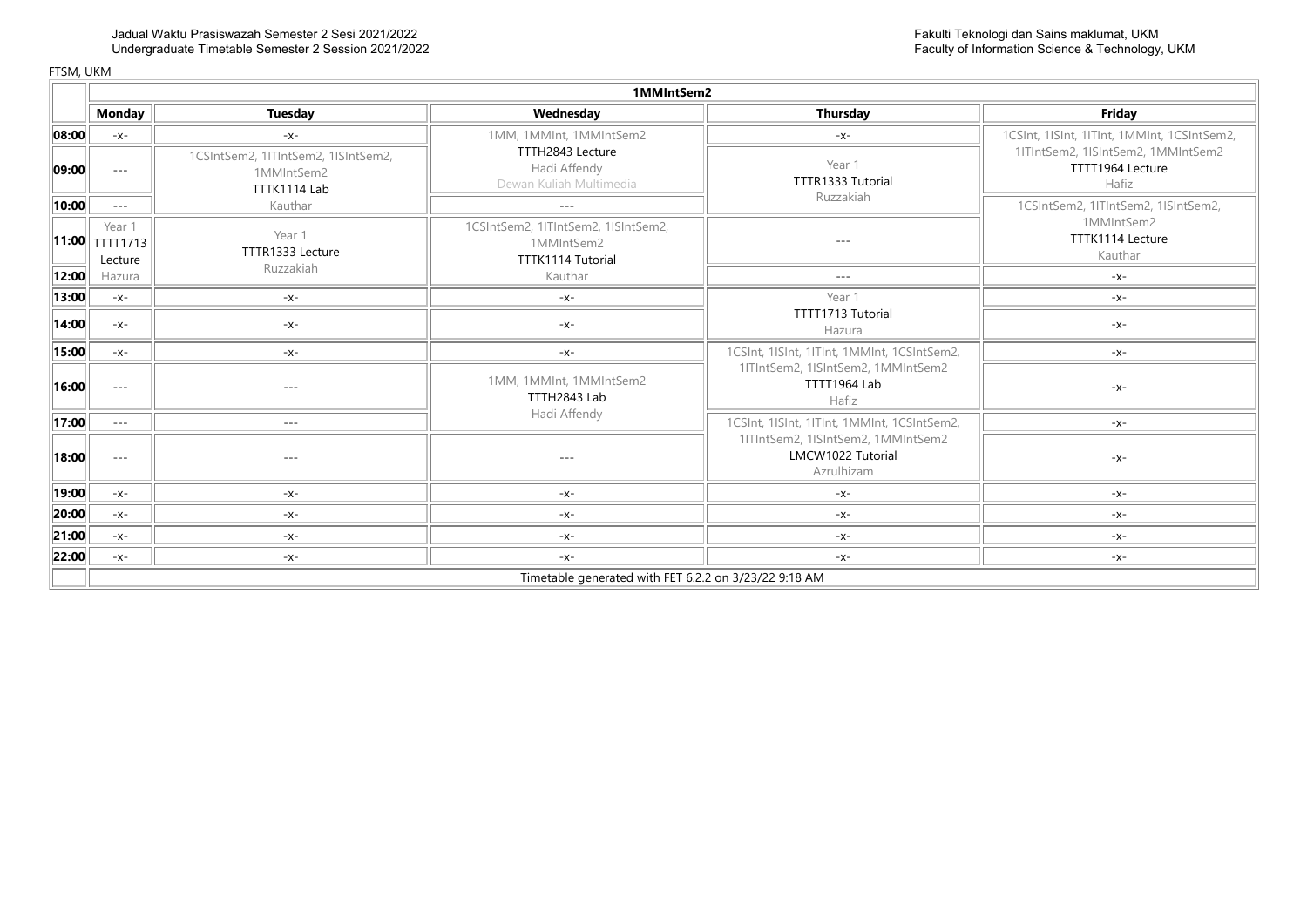|       | 2CS                                                                                                                                                                                                                                                                                                                                                                                                                                                                                                                                                                                                                                           |                                     |                                                                                               |                                                                                                                                                                |                                                                                                                                                                               |  |  |
|-------|-----------------------------------------------------------------------------------------------------------------------------------------------------------------------------------------------------------------------------------------------------------------------------------------------------------------------------------------------------------------------------------------------------------------------------------------------------------------------------------------------------------------------------------------------------------------------------------------------------------------------------------------------|-------------------------------------|-----------------------------------------------------------------------------------------------|----------------------------------------------------------------------------------------------------------------------------------------------------------------|-------------------------------------------------------------------------------------------------------------------------------------------------------------------------------|--|--|
|       | <b>Monday</b>                                                                                                                                                                                                                                                                                                                                                                                                                                                                                                                                                                                                                                 | <b>Tuesday</b>                      | Wednesday                                                                                     | <b>Thursday</b>                                                                                                                                                | Friday                                                                                                                                                                        |  |  |
| 08:00 | $-x-$                                                                                                                                                                                                                                                                                                                                                                                                                                                                                                                                                                                                                                         | TTTK3163 Lecture                    | $-x-$                                                                                         | $-x-$                                                                                                                                                          | 2DS<br>2NT<br>2IM<br>2ST<br>TTTK3163 Tutorial TTTK2223 Tutorial TTTK2133 Lecture TTTC2343 Lab<br>Abdul Hadi<br>Bahari<br>Rossilawati<br>Rosilah<br>BK2<br>BK3<br>BK4<br>MPemb |  |  |
| 09:00 | <b>TTTK2053</b><br>Lecture<br>Kok, Wandeep                                                                                                                                                                                                                                                                                                                                                                                                                                                                                                                                                                                                    | M Juzaiddin                         | 2ST, 2NT<br>2IM<br>TTTK3163 Tutorial TTTK3163 Tutorial<br>M Juzaiddin<br>Bahari<br>BK4<br>BK3 | 2IM, 2DS<br>2ST<br>2NT<br>TTTC2453 Lecture TTTK3033 Lecture<br>TTTN2423 Lab<br>Azuraliza, Wandeep<br>M Juzaiddin Wan Fariza, Khairul Azmi<br>BK4<br>BK3<br>MP3 | 2DS<br>2ST<br>2NT<br>2IM<br>TTTK3163 Tutorial TTTK2223 Tutorial TTTK2133 Lecture TTTC2343 Lab<br>Abdul Hadi<br>Bahari<br>Rossilawati<br>Rosilah<br>BK4<br>BK2<br>BK3<br>MPemb |  |  |
| 10:00 | Dewan Kuliah<br>Multimedia                                                                                                                                                                                                                                                                                                                                                                                                                                                                                                                                                                                                                    | $-X-$                               | 2ST, 2NT<br>2IM<br>TTTK3163 Tutorial TTTK3163 Tutorial<br>M Juzaiddin<br>Bahari<br>BK3<br>BK4 | 2ST<br>2NT<br>2IM, 2DS<br>TTTC2453 Lecture TTTK3033 Lecture<br>TTTN2423 Lab<br>Azuraliza, Wandeep M Juzaiddin Wan Fariza, Khairul Azmi<br>BK4<br>BK3<br>MP3    | 2ST<br>2NT<br>2IM<br>TTTK3033 Tutorial TTTK2133 Lab TTTC2343 Lab<br>Abdul Hadi<br>M Juzaiddin<br>Rosilah<br>BK4<br>MPemb                                                      |  |  |
|       | 2D 2S 2N 2I<br>S T T M<br>TT TT<br>TT TT<br>$ITP$ TK TN TC<br>20 22<br>$\begin{array}{ccc} & -2 & 24 & 23 \\ 43 & 23 & -23 \end{array}$<br>23 43<br>$\left  \begin{array}{cc} \text{Le} & \text{Le} \\ \text{Lec} & \text{Lec} \end{array} \right $<br>$\int$ ct ct $\frac{1}{\ln x}$<br><b>11:00</b> ur ur<br>e e<br>e e<br>$\mathsf{I}$ Lai Ro Wa Ab <sup>1</sup><br>lat ssi<br>n dul<br>$\int$ ul la $\int$ Far Ha<br>Qa wa iza di<br>dri ti<br>BK BK BK BK<br>4312<br>2D 2S 2N 2I<br>S T T M<br>TT TT<br>TT TT<br>TP TK TN TC<br>20 22 24 22<br>$\begin{array}{ccc} & 22 & 24 & 23 \\ 43 & 23 & 25 & 23 \\ 23 & 23 & 23 & 23 \end{array}$ | TTTK2053 Lab<br>Kok, Wandeep<br>MP1 | TTTK2053 Lab<br>Kok, Wandeep<br>MP1                                                           | TTTK2053 Lab<br>Kok, Wandeep<br>MP1                                                                                                                            | 2NT<br>2ST<br>TTTK3033 Tutorial TTTK2133 Lab<br>M Juzaiddin<br>Rosilah<br>BK4                                                                                                 |  |  |
|       | 23 43<br>Le Le<br>Lec Lec<br>$\int_{0}^{2\pi}$ ct $\int_{0}^{2\pi}$ tur tur<br>ur ur<br>e e<br>e e<br>$\vert$ 12:00 $\vert$ Lai Ro <sub>Wa Ab</sub>                                                                                                                                                                                                                                                                                                                                                                                                                                                                                           |                                     |                                                                                               |                                                                                                                                                                | $-X-$                                                                                                                                                                         |  |  |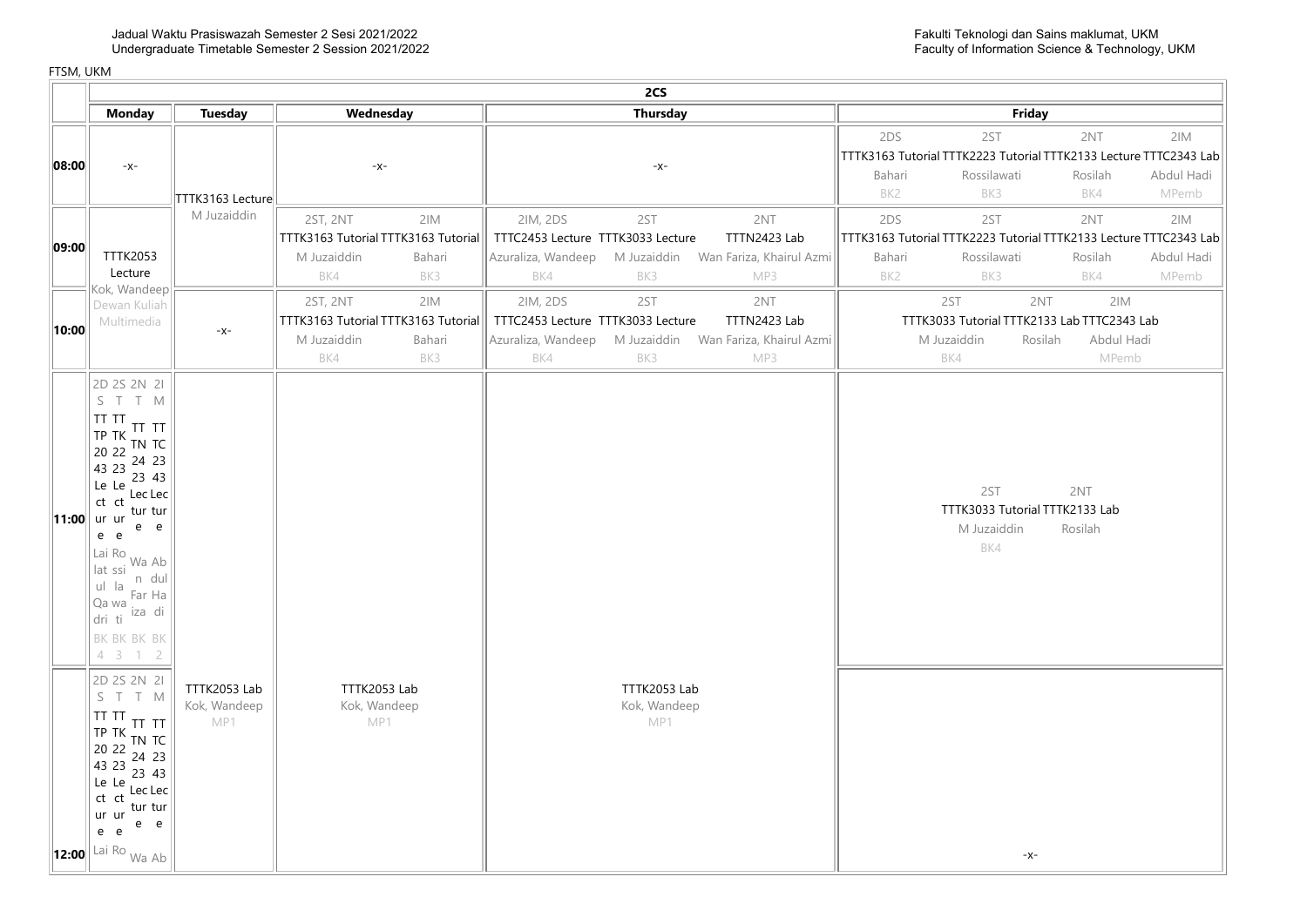|               | 2CS                                                                                                               |                                       |                                       |                                                       |        |  |  |
|---------------|-------------------------------------------------------------------------------------------------------------------|---------------------------------------|---------------------------------------|-------------------------------------------------------|--------|--|--|
|               | <b>Monday</b>                                                                                                     | <b>Tuesday</b>                        | Wednesday                             | <b>Thursday</b>                                       | Friday |  |  |
|               | lat ssi<br>n dul<br>$\frac{1}{2}$ I la Far Ha   I<br>$\int Qa \, wa \, 2a \, di$<br>dri ti<br>BK BK BK BK<br>4312 |                                       |                                       |                                                       |        |  |  |
| 13:00         | $-x-$                                                                                                             | $-x-$                                 | $-X-$                                 | $-x-$                                                 | $-X-$  |  |  |
| 14:00         | $-x-$                                                                                                             | $-X-$                                 | $-x-$                                 | $-x-$                                                 | $-X-$  |  |  |
| 15:00         | $-x-$                                                                                                             | $-x-$                                 | $-X-$                                 | $-x-$                                                 | $-x-$  |  |  |
| 16:00         | $- - -$                                                                                                           | 2DS<br>TTTP2043 Lab<br>Lailatul Qadri | $- - -$                               | 2IM, 2DS<br>TTTC2453 Lab<br>Azuraliza, Wandeep        | $-X-$  |  |  |
| 17:00         | 2CS, 2IT<br><b>TTTK2023</b><br>Lecture<br>Noorazean                                                               | 2DS<br>TTTP2043 Lab<br>Lailatul Qadri | 2CS, 2IT<br>TTTK2023 Lab<br>Noorazean | 2IM, 2DS<br>TTTC2453 Lab<br>Azuraliza, Wandeep        | $-x-$  |  |  |
| $\  18:00 \ $ |                                                                                                                   | $\sim$ $\sim$ $\sim$                  |                                       | $\sim$ $\sim$ $\sim$                                  | $-X-$  |  |  |
| 19:00         | $-X-$                                                                                                             | $-X-$                                 | $-X-$                                 | -X-                                                   | -x-    |  |  |
| 20:00         | $-x-$                                                                                                             | $-X-$                                 | $-X-$                                 | $-X-$                                                 | $-X-$  |  |  |
| 21:00         | $-x-$                                                                                                             | $-x-$                                 | $-x-$                                 | $-x-$                                                 | $-X-$  |  |  |
| 22:00         | $-x-$                                                                                                             | $-X-$                                 | $-X-$                                 | $-x-$                                                 | $-X-$  |  |  |
|               |                                                                                                                   |                                       |                                       | Timetable generated with FET 6.2.2 on 3/23/22 9:18 AM |        |  |  |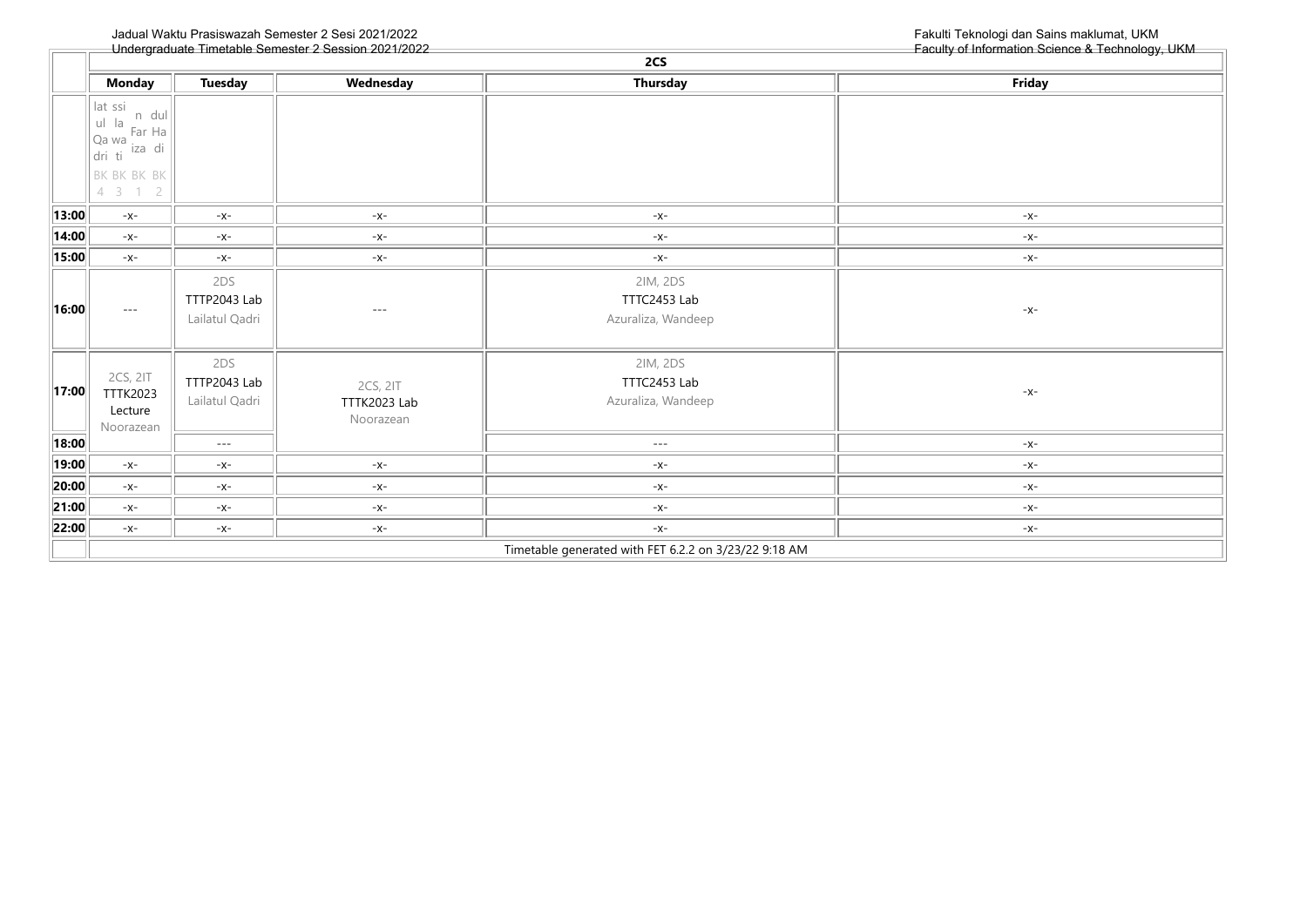|       | 2IT                |                              |                            |                                                       |                   |  |
|-------|--------------------|------------------------------|----------------------------|-------------------------------------------------------|-------------------|--|
|       | <b>Monday</b>      | <b>Tuesday</b>               | Wednesday                  | <b>Thursday</b>                                       | Friday            |  |
| 08:00 | $-x-$              | TTTR2143 Lecture             | $-X-$                      | $-X-$                                                 | TTTK2323 Lab      |  |
| 09:00 | 1IT, 2IT,          | Syaimak                      |                            |                                                       | Lam               |  |
|       | 1ITInt             | BK4                          | 11T, 21T, 11TInt           | TTTR3423 Lecture                                      | MP1               |  |
|       | <b>TTTR1223</b>    |                              | TTTR1223 Lecture           | Zainal                                                | TTTR2033 Tutorial |  |
| 10:00 | Tutorial           |                              | Noraidah                   | BK <sub>2</sub>                                       | Dalbir            |  |
|       | Noraidah           |                              |                            |                                                       | BK <sub>2</sub>   |  |
| 11:00 | 2IT, 2IS,          |                              |                            |                                                       |                   |  |
|       | 2MM                |                              |                            |                                                       |                   |  |
|       | <b>TTTK2153</b>    |                              |                            |                                                       |                   |  |
|       | Lecture<br>Dahlila | TTTK2153 Tutorial<br>Dahlila | TTTR2143 Lab               | TTTR2033 Lecture<br>Dalbir                            |                   |  |
| 12:00 | Dewan              | BK1                          | Syaimak<br>MP <sub>2</sub> | BK4                                                   | $-X-$             |  |
|       | Kuliah             |                              |                            |                                                       |                   |  |
|       | Multimedi          |                              |                            |                                                       |                   |  |
|       | a                  |                              |                            |                                                       |                   |  |
| 13:00 | $-x-$              | $-X-$                        | $-X-$                      | $-X-$                                                 | $-X-$             |  |
| 14:00 | $-X -$             | $-X -$                       | $-x-$                      | $-x-$                                                 | $-X-$             |  |
| 15:00 | $-X -$             | $-X-$                        | -x-                        | $-x-$                                                 | $-X-$             |  |
| 16:00 | $\sim$             | TTTK2323 Lecture             |                            | TTTR3423 Lab                                          | $-X-$             |  |
| 17:00 | 2CS, 2IT           | Lam                          | 2CS, 2IT                   | Zainal                                                | $-X-$             |  |
|       | <b>TTTK2023</b>    |                              | TTTK2023 Lab               |                                                       |                   |  |
| 18:00 | Lecture            |                              | Noorazean                  |                                                       | $-X -$            |  |
|       | Noorazean          |                              |                            |                                                       |                   |  |
| 19:00 | $-X -$             | $-X-$                        | $-x-$                      | $-X-$                                                 | $-X-$             |  |
| 20:00 | $-X-$              | $-X-$                        | $-x-$                      | $-X-$                                                 | $-X-$             |  |
| 21:00 | $-X-$              | $-X-$                        | $-X -$                     | $-X-$                                                 | $-X-$             |  |
| 22:00 | $-X-$              | $-X-$                        | $-X-$                      | $-X-$                                                 | $-X-$             |  |
|       |                    |                              |                            | Timetable generated with FET 6.2.2 on 3/23/22 9:18 AM |                   |  |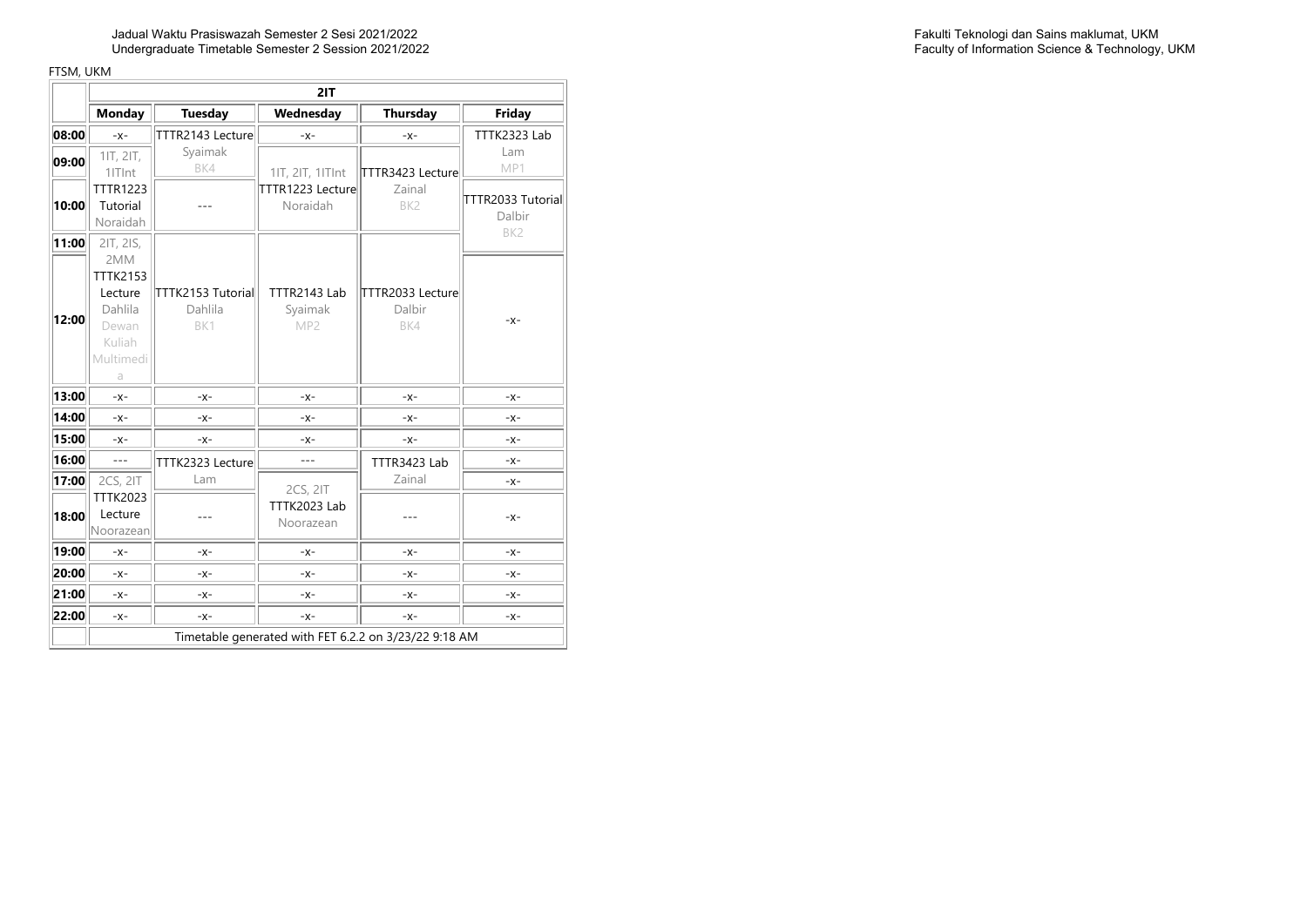Jadual Waktu Prasiswazah Semester 2 Sesi 2021/2022 Undergraduate Timetable Semester 2 Session 2021/2022

|       |                                                         | 21S                                                               |                                                       |                                      |                                                          |  |  |  |
|-------|---------------------------------------------------------|-------------------------------------------------------------------|-------------------------------------------------------|--------------------------------------|----------------------------------------------------------|--|--|--|
|       | <b>Monday</b>                                           | <b>Tuesday</b>                                                    | Wednesday                                             | Thursday                             | Friday                                                   |  |  |  |
| 08:00 | $-X-$                                                   | TTTU2304 Lecture                                                  | $-X-$                                                 | $-X-$                                | TTTU2304 Tutorial                                        |  |  |  |
| 09:00 | $---$                                                   | Zulaiha<br>Dewan Kulia <u>h Multimedia</u> Noor Faridatul, Masura | TTTP2543 Lab                                          |                                      | Zulaiha<br>Dewan Kuliah Multimedia                       |  |  |  |
| 10:00 | $---$                                                   | $---$                                                             | MP1                                                   | $---$                                | 2MM, 2IS                                                 |  |  |  |
| 11:00 | 2IT, 2IS,<br>2MM<br><b>TTTK2153</b>                     |                                                                   |                                                       |                                      | TTTP2543 Lecture<br>M Faidzul<br>Dewan Kuliah Multimedia |  |  |  |
| 12:00 | Lecture<br>Dahlila<br>Dewan<br>Kuliah<br>Multimedi<br>a | TTTK2153 Tutorial<br>Norleyza<br>BK3                              | TTTU3163 Lecture<br>M Zakree<br>BK3                   | TTTU3163 Tutorial<br>M Zakree<br>BK3 | $-X-$                                                    |  |  |  |
| 13:00 | $-X-$                                                   | $-X-$                                                             | $-X-$                                                 | $-X-$                                | $-X-$                                                    |  |  |  |
| 14:00 | $-X-$                                                   | $-X-$                                                             | $-X-$                                                 | $-X-$                                | $-X-$                                                    |  |  |  |
| 15:00 | $-X-$                                                   | $-x-$                                                             | $-x$ -                                                | $-X-$                                | $-X-$                                                    |  |  |  |
| 16:00 | $---$                                                   | $---$                                                             | $---$                                                 | $---$                                | $-X-$                                                    |  |  |  |
| 17:00 | $---$                                                   | ---                                                               | ---                                                   | $---$                                | $-X-$                                                    |  |  |  |
| 18:00 | $---$                                                   | $- - -$                                                           | ---                                                   | $---$                                | $-X-$                                                    |  |  |  |
| 19:00 | $-X-$                                                   | $-X-$                                                             | $-X-$                                                 | $-X-$                                | $-X-$                                                    |  |  |  |
| 20:00 | $-X-$                                                   | $-x$ -                                                            | $-X-$                                                 | $-x$ -                               | $-X-$                                                    |  |  |  |
| 21:00 | $-X-$                                                   | $-x-$                                                             | $-X-$                                                 | $-X-$                                | $-X-$                                                    |  |  |  |
| 22:00 | $-X-$                                                   | $-x$ -                                                            | $-X-$                                                 | $-X-$                                | $-X-$                                                    |  |  |  |
|       |                                                         |                                                                   | Timetable generated with FET 6.2.2 on 3/23/22 9:18 AM |                                      |                                                          |  |  |  |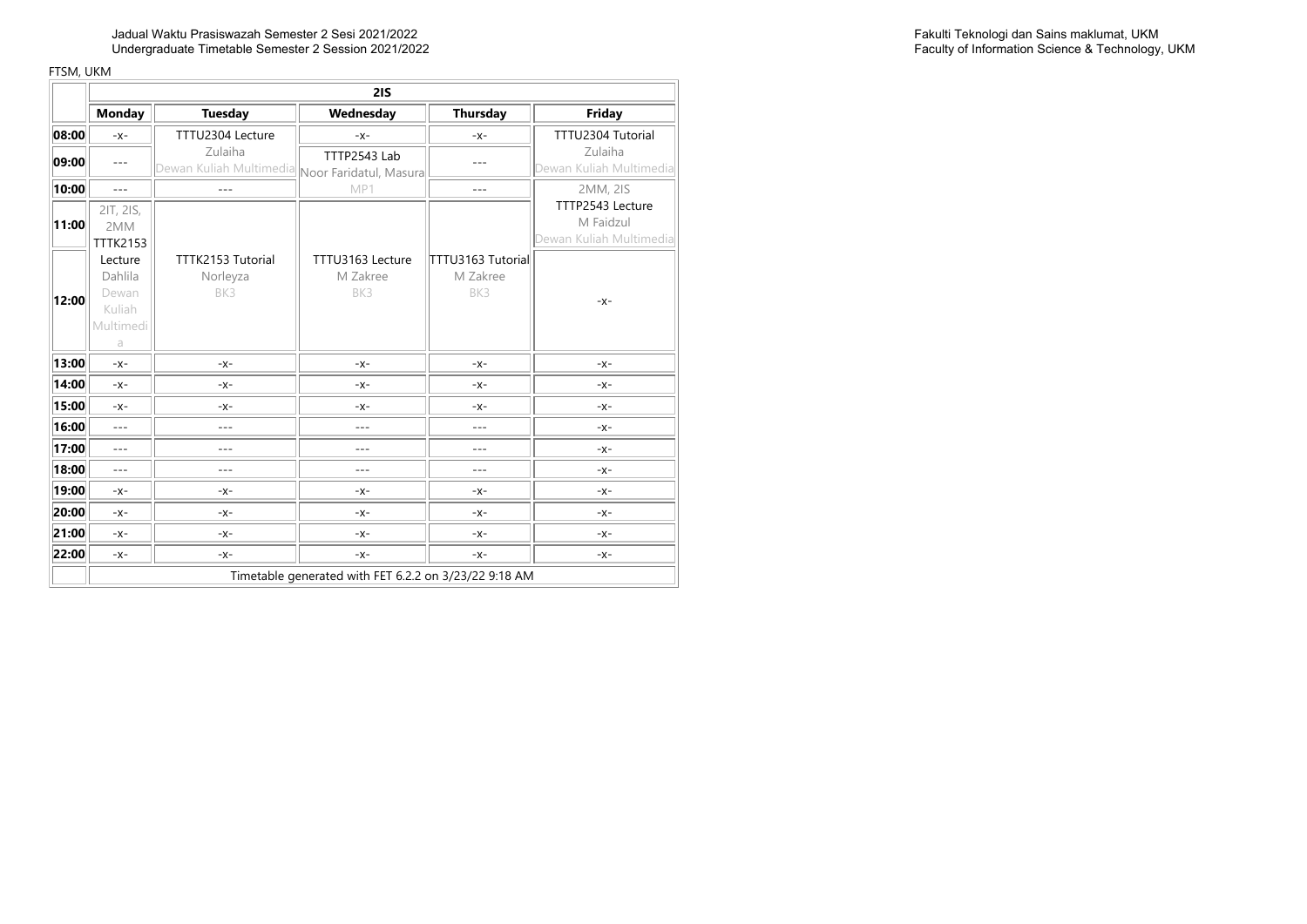|       |                                                         | 2MM                      |                                      |                                                       |                                                          |  |  |
|-------|---------------------------------------------------------|--------------------------|--------------------------------------|-------------------------------------------------------|----------------------------------------------------------|--|--|
|       | <b>Monday</b>                                           | Tuesday                  | Wednesday                            | <b>Thursday</b>                                       | Friday                                                   |  |  |
| 08:00 | $-X -$                                                  | TTTP2543 Lab             | $-X-$                                | $-x-$                                                 | TTTH2304 Tutorial                                        |  |  |
| 09:00 | $---$                                                   | Shahrina, Rohizah<br>MP1 |                                      | TTTH2623 Lecture<br><b>TS Meriam</b>                  | Zurina<br>BK1                                            |  |  |
| 10:00 | $\overline{a}$                                          | $-$                      | $---$                                | Dewan Kuliah Multimedia                               | 2MM, 2IS                                                 |  |  |
| 11:00 | 2IT, 2IS,<br>2MM<br>TTTK2153                            |                          |                                      |                                                       | TTTP2543 Lecture<br>M Faidzul<br>Dewan Kuliah Multimedia |  |  |
| 12:00 | Lecture<br>Dahlila<br>Dewan<br>Kuliah<br>Multimedi<br>a |                          | TTTK2153 Tutorial<br>Norleyza<br>BK1 |                                                       | $-X-$                                                    |  |  |
| 13:00 | $-X-$                                                   | $-X -$                   | $-X-$                                | $-X-$                                                 | $-X-$                                                    |  |  |
| 14:00 | $-X -$                                                  | $-X-$                    | $-X-$                                | $-X-$                                                 | $-X-$                                                    |  |  |
| 15:00 | $-x-$                                                   | $-X -$                   | $-X-$                                | $-X-$                                                 | $-X-$                                                    |  |  |
| 16:00 | <b>TTTH2304</b>                                         | $---$                    | $---$                                | ---                                                   | $-X-$                                                    |  |  |
| 17:00 | Lecture<br>Zurina                                       |                          | ---                                  | TTTH2623 Lab<br><b>TS Meriam</b>                      | $-X-$                                                    |  |  |
| 18:00 | $\overline{a}$                                          | ---                      | ---                                  |                                                       | $-X-$                                                    |  |  |
| 19:00 | $-X -$                                                  | $-X -$                   | $-X-$                                | $-X-$                                                 | $-X-$                                                    |  |  |
| 20:00 | $-X -$                                                  | $-x$ -                   | $-X-$                                | $-X-$                                                 | $-X-$                                                    |  |  |
| 21:00 | $-X-$                                                   | $-X-$                    | $-X-$                                | $-X-$                                                 | $-X-$                                                    |  |  |
| 22:00 | $-x$ -                                                  | $-X -$                   | $-X-$                                | $-X-$                                                 | $-x$ -                                                   |  |  |
|       |                                                         |                          |                                      | Timetable generated with FET 6.2.2 on 3/23/22 9:18 AM |                                                          |  |  |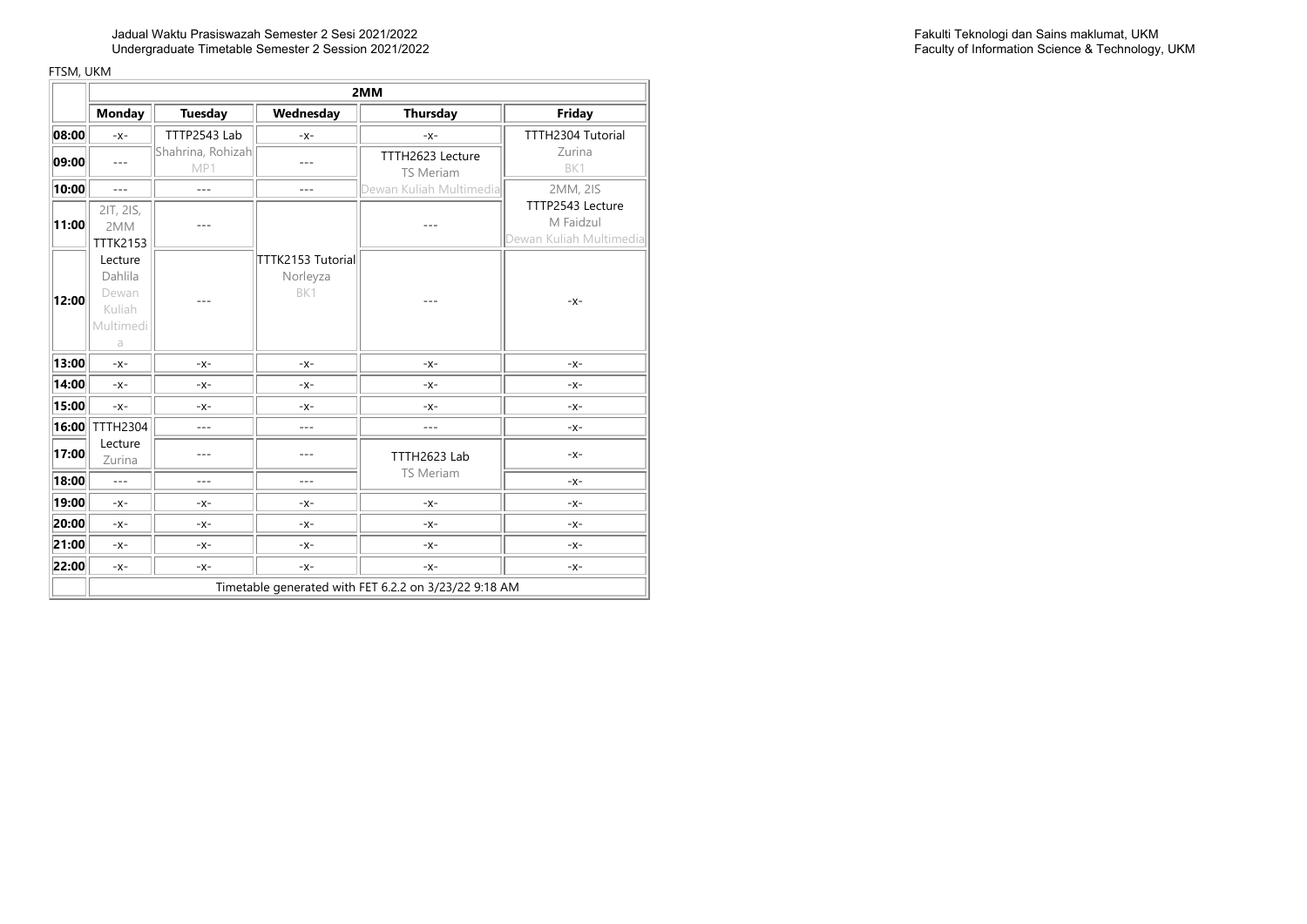|       |                                                                                                                                            | 3CS                                                                                                                               |                         |                                                                                                                                       |                                                                                                                                   |  |  |  |
|-------|--------------------------------------------------------------------------------------------------------------------------------------------|-----------------------------------------------------------------------------------------------------------------------------------|-------------------------|---------------------------------------------------------------------------------------------------------------------------------------|-----------------------------------------------------------------------------------------------------------------------------------|--|--|--|
|       | <b>Monday</b>                                                                                                                              | <b>Tuesday</b>                                                                                                                    | Wednesday               | <b>Thursday</b>                                                                                                                       | Friday                                                                                                                            |  |  |  |
| 08:00 | $-x-$                                                                                                                                      | $-x-$                                                                                                                             | $-x-$                   | $-x-$                                                                                                                                 | $-x-$                                                                                                                             |  |  |  |
| 09:00 | 3NT 3DS<br>TTT TTT<br>N35 C32<br>33 83<br>Lect Lect<br>ure ure<br>Khair <sub>Azur</sub><br>I <sub>Azmi</sub> aliza<br>BK3 BK4              | 3ST<br>3IM<br>3DS<br>TTTK3043 Tutorial TTTK3043 Tutorial TTTP2743 Lecture<br>Hadi Affendy<br>Saidah<br>Afzan<br>BK2<br>BK3<br>BK1 | $---$                   | 3IM, 3IT<br>TTTR3163 Lecture<br>Masri<br>BK1                                                                                          | 3IM, 3IT<br>TTTR3163 Lab<br>Masri<br>MRT                                                                                          |  |  |  |
| 10:00 | 3NT 3DS<br>TTT TTT<br>N35 C32<br>33 83<br>Lect Lect<br>ure ure<br>Khair <sub>Azur</sub><br> u <br>$\frac{1}{\text{Azmi}}$ aliza<br>BK3 BK4 | 3ST<br>3IM<br>3DS<br>TTTK3043 Tutorial TTTK3043 Tutorial TTTP2743 Lecture<br>Hadi Affendy<br>Saidah<br>Afzan<br>BK2<br>BK3<br>BK1 | TTTT3013 Lecture<br>Umi | 3IM, 3IT<br>TTTR3163 Lecture<br>Masri<br>BK1                                                                                          | 3ST<br>3NT<br>3IM, 3IT<br>TTTK4013 Lab TTTK3043 Tutorial TTTR3163 Lab<br>M Shanudin<br>Hadi Affendy<br>Masri<br>BK3<br><b>MRT</b> |  |  |  |
| 11:00 | $- - -$                                                                                                                                    | 3DS<br>TTTK3043 Tutorial<br>Bahari<br>BK2                                                                                         | Dewan Kuliah Multimedia | 3IT, 3ST<br>3NT<br>TTTK4013 Lecture<br>TTTN3533 Lab<br>M Shanudin, M Zamri Khairul Azmi, Wan Fariza<br>Dewan Kuliah Multimedia<br>MP3 | 3NT<br>3ST<br>TTTK4013 Lab TTTK3043 Tutorial<br>M Shanudin Hadi Affendy<br>BK3                                                    |  |  |  |
| 12:00 | $\overline{a}$                                                                                                                             | 3DS<br>TTTK3043 Tutorial<br>Bahari<br>BK <sub>2</sub>                                                                             |                         | 3NT<br>3IT, 3ST<br>TTTK4013 Lecture<br>TTTN3533 Lab<br>M Shanudin, M Zamri Khairul Azmi, Wan Fariza<br>Dewan Kuliah Multimedia<br>MP3 | $-X-$                                                                                                                             |  |  |  |
| 13:00 | $-x-$                                                                                                                                      | $-x$ -                                                                                                                            | $-x-$                   | $-x-$                                                                                                                                 | $-X-$                                                                                                                             |  |  |  |
| 14:00 | $-x-$                                                                                                                                      | $-X-$                                                                                                                             | $-x-$                   | $-x-$                                                                                                                                 | $-X-$                                                                                                                             |  |  |  |
| 15:00 | $-x$ -                                                                                                                                     | $-x-$                                                                                                                             | $-x-$                   | $-x$ -                                                                                                                                | $-x-$                                                                                                                             |  |  |  |
| 16:00 |                                                                                                                                            | 3DS<br>TTTC3283 Lab<br>Azuraliza                                                                                                  | $- - -$                 | $\overline{a}$                                                                                                                        | $-X-$                                                                                                                             |  |  |  |
|       | TTTK3043<br>Lecture<br>Afzan                                                                                                               | 3DS<br>TTTC3283 Lab                                                                                                               |                         | 3DS<br>TTTP2743 Lab                                                                                                                   |                                                                                                                                   |  |  |  |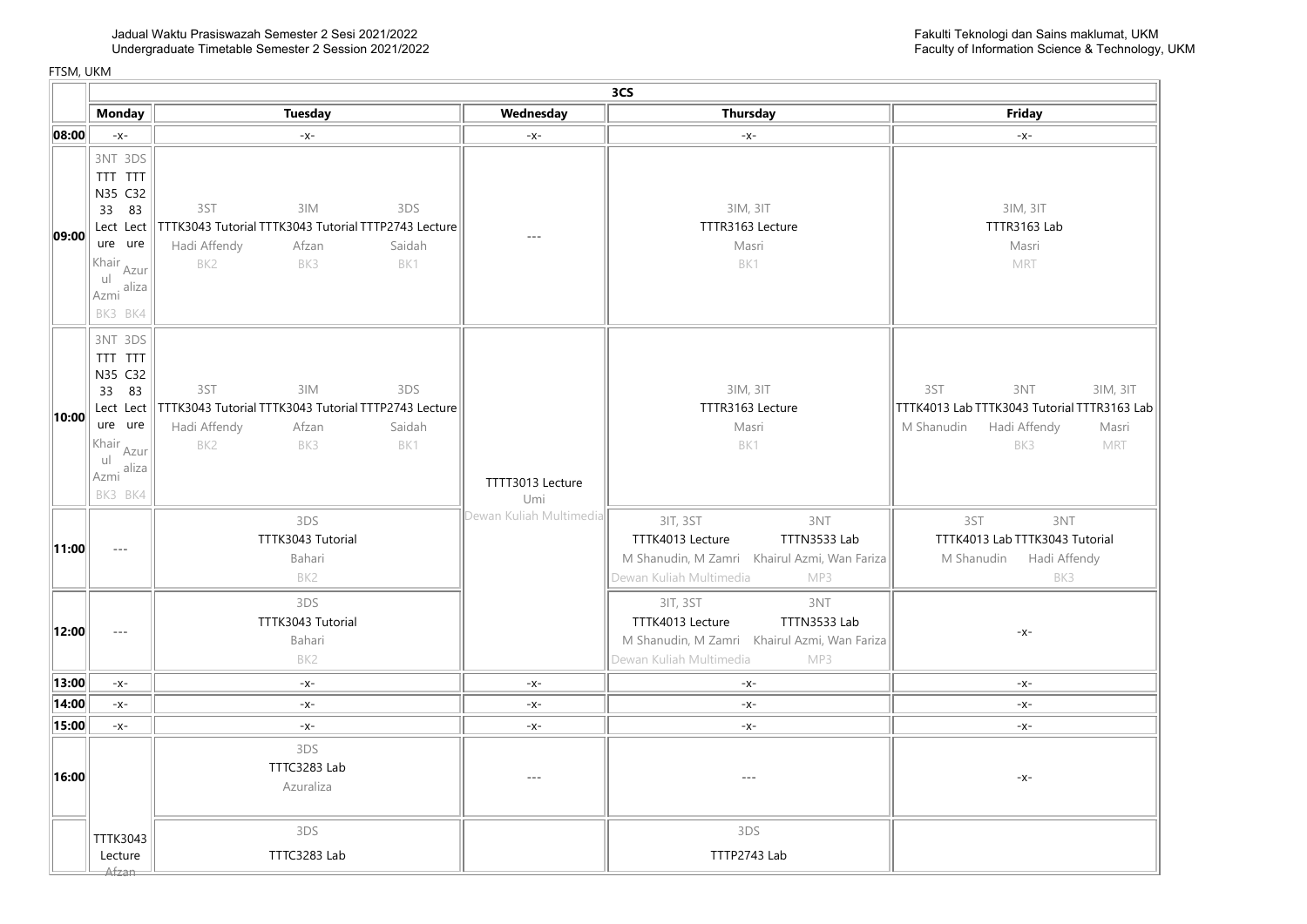|                    |          | Undergraduate Timetable Semester 2 Session 2021/2022 |           |                                                       | Faculty of Information Science & Technology, I |
|--------------------|----------|------------------------------------------------------|-----------|-------------------------------------------------------|------------------------------------------------|
| $\overline{17:00}$ |          |                                                      | $\cdots$  | 3CS                                                   | $-X-$                                          |
|                    | Monday   | <b>Tuesday</b>                                       | Wednesday | Thursday                                              | Friday                                         |
|                    |          | Azuraliza                                            |           | Saidah<br>MP2                                         |                                                |
| 18:00              | $\cdots$ | $---$                                                | $- - -$   | 3DS<br>TTTP2743 Lab<br>Saidah<br>MP2                  | $-X-$                                          |
| 19:00              | $-X-$    | -x-                                                  | $-X-$     | $-X-$                                                 | $-X-$                                          |
| $\ 20:00\ $        | $-X-$    | -x-                                                  | $-X-$     | $-X-$                                                 | $-X-$                                          |
| 21:00              | $-X-$    | -x-                                                  | $-X-$     | $-X-$                                                 | $-X-$                                          |
| 22:00              | $-X-$    | -x-                                                  | $-X-$     | $-X-$                                                 | $-X-$                                          |
|                    |          |                                                      |           | Timetable generated with FET 6.2.2 on 3/23/22 9:18 AM |                                                |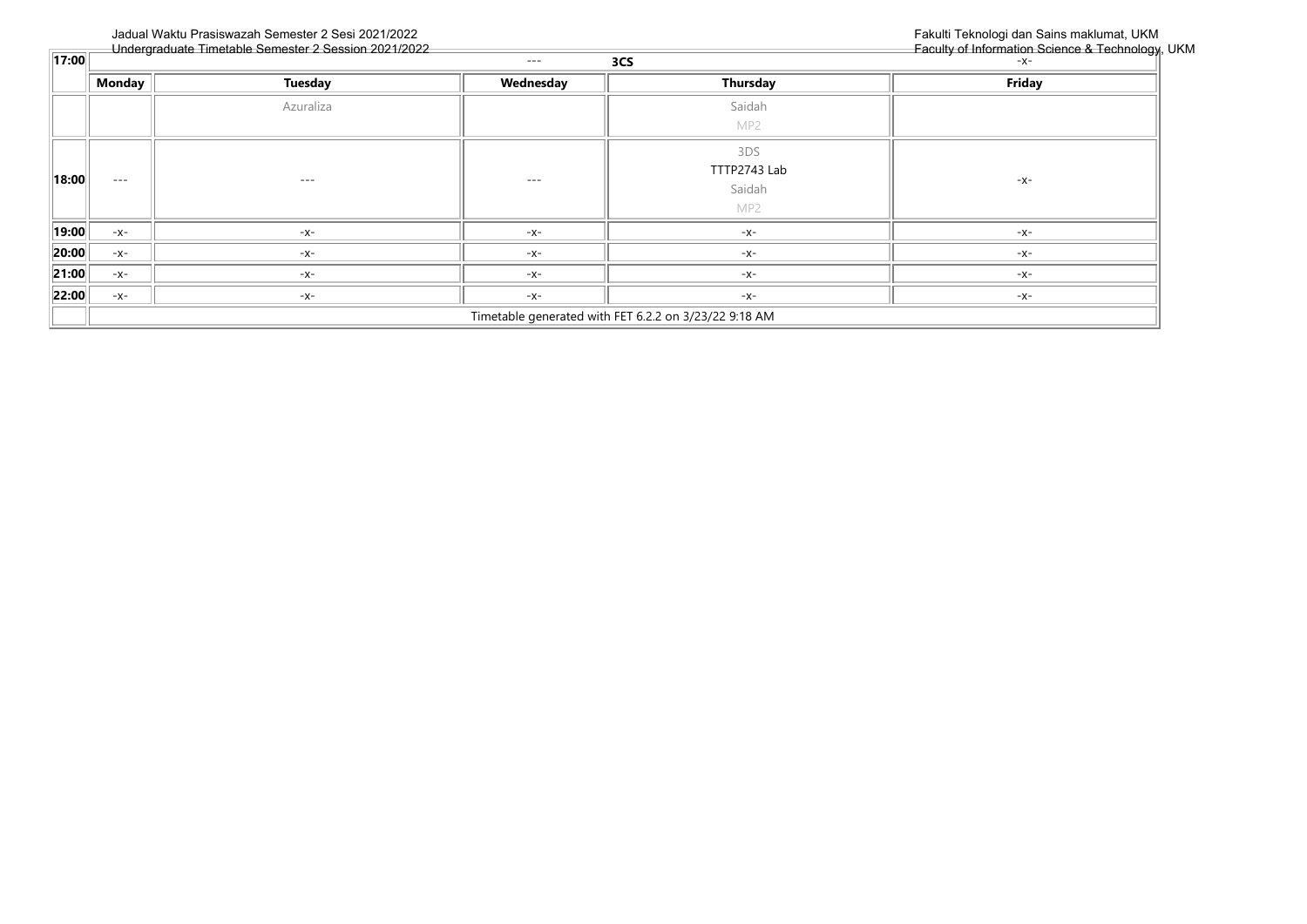|       |                                             | 3IT                      |                                       |                                                                    |                              |  |  |
|-------|---------------------------------------------|--------------------------|---------------------------------------|--------------------------------------------------------------------|------------------------------|--|--|
|       | <b>Monday</b>                               | <b>Tuesday</b>           | Wednesday                             | Thursday                                                           | Friday                       |  |  |
| 08:00 | $-x-$                                       | $-X -$                   | $-X-$                                 | $-X-$                                                              | $-X-$                        |  |  |
| 09:00 | TTTR3063                                    | ---                      | ---                                   | 3IM, 3IT                                                           | 3IM, 3IT                     |  |  |
| 10:00 | Lecture<br>Ruzzakiah<br>BK1                 |                          |                                       | TTTR3163 Lecture<br>Masri<br>BK1                                   | TTTR3163 Lab<br>Masri<br>MRT |  |  |
| 11:00 | 3IT, 3MM                                    | TTTT3013 Lecture<br>Dian |                                       | 3IT, 3ST                                                           | $- - -$                      |  |  |
| 12:00 | <b>TTTH3813</b><br>Lecture<br>Esther<br>BK9 | BK4                      | TTTR3063 Tutorial<br>Ruzzakiah<br>BK4 | TTTK4013 Lecture<br>M Shanudin, M Zamri<br>Dewan Kuliah Multimedia | $-X-$                        |  |  |
| 13:00 | $-X-$                                       | $-X-$                    | $-X-$                                 | $-X-$                                                              | $-X-$                        |  |  |
| 14:00 | $-X-$                                       | $-X-$                    | $-X-$                                 | $-X-$                                                              | $-X-$                        |  |  |
| 15:00 | $-X-$                                       | $-X-$                    | $-X-$                                 | $-X-$                                                              | $-X-$                        |  |  |
| 16:00 | $-$                                         | $- - -$                  | $---$                                 | ---                                                                | $-X-$                        |  |  |
| 17:00 | $-$                                         | $---$                    | 3IT, 3MM                              | TTTK4013 Lab                                                       | $-X-$                        |  |  |
| 18:00 |                                             |                          | TTTH3813 Lab<br>Esther                | M Zamri                                                            | $-X-$                        |  |  |
| 19:00 | $-X-$                                       | $-X-$                    | $-X-$                                 | $-X-$                                                              | $-X-$                        |  |  |
| 20:00 | $-X -$                                      | $-X-$                    | $-X-$                                 | $-X-$                                                              | $-X-$                        |  |  |
| 21:00 | $-X -$                                      | $-X-$                    | $-X-$                                 | $-X-$                                                              | $-X-$                        |  |  |
| 22:00 | $-X-$                                       | $-X-$                    | $-X-$                                 | $-X-$                                                              | $-X-$                        |  |  |
|       |                                             |                          |                                       | Timetable generated with FET 6.2.2 on 3/23/22 9:18 AM              |                              |  |  |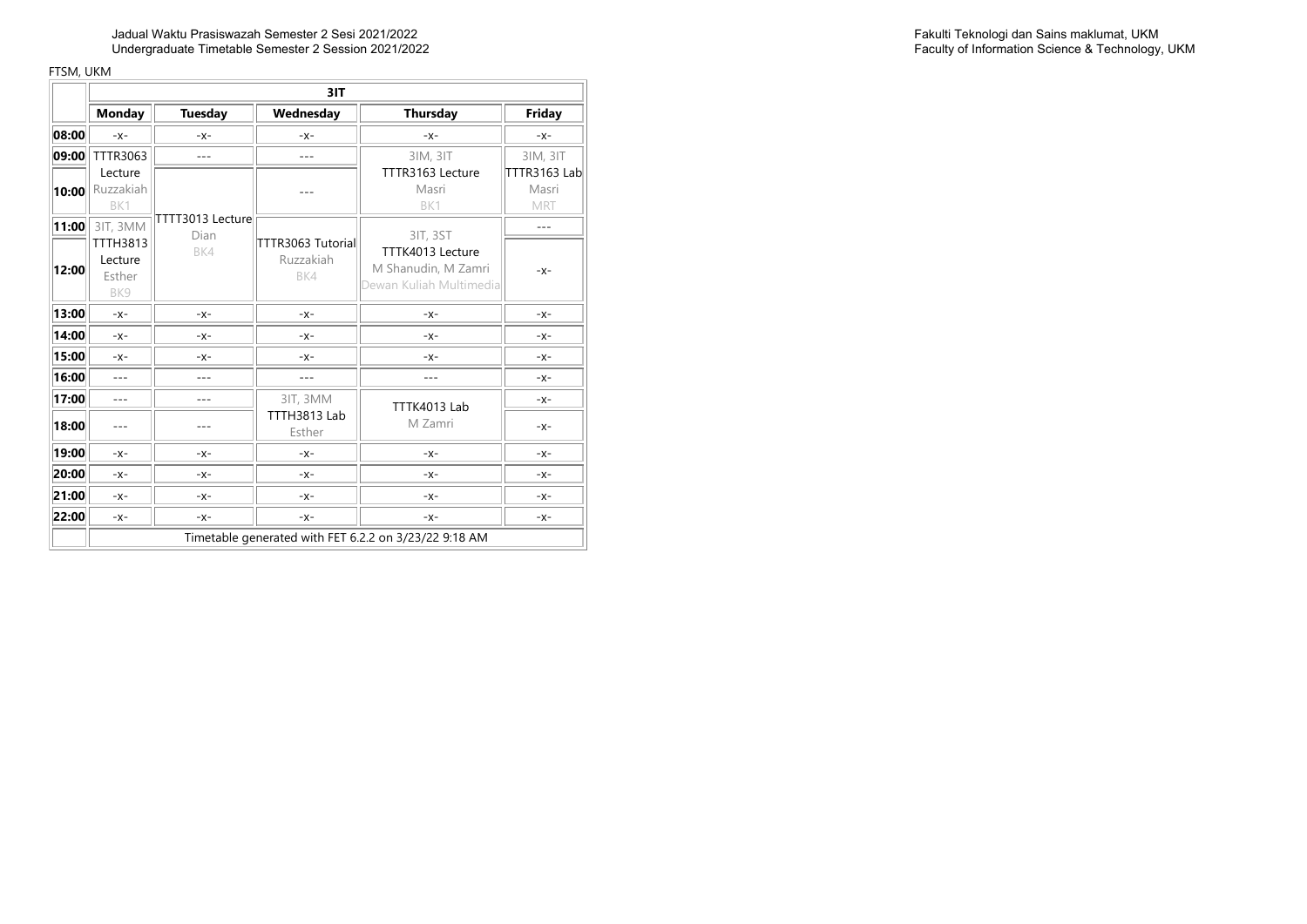|       |                                                     | 31S                          |                                                       |                |                           |  |  |
|-------|-----------------------------------------------------|------------------------------|-------------------------------------------------------|----------------|---------------------------|--|--|
|       | <b>Monday</b>                                       | <b>Tuesday</b>               | Wednesday                                             | Thursday       | Friday                    |  |  |
| 08:00 | $-x-$                                               | $-x$ -                       | $-X-$                                                 | $-X-$          | $-X-$                     |  |  |
| 09:00 | TTTU4333                                            | $---$                        | TTTE4333 Tutorial                                     | ---            | $---$                     |  |  |
| 10:00 | Lecture<br>Dian<br>BK <sub>2</sub>                  | 3IS, 3MM<br>TTTT3013 Lecture | Fadhilah<br>BK <sub>2</sub>                           |                | TTTU4333 Tutorial<br>Dian |  |  |
| 11:00 | $\overline{a}$                                      | M Ridzwan                    | TTTU4263 Lecture TTTU4263 Tutorial                    |                | BK1                       |  |  |
| 12:00 | $---$                                               | Dewan Kuliah Multimedial     | Ibrahim<br>BK <sub>2</sub>                            | Ibrahim<br>BK1 | $-X-$                     |  |  |
| 13:00 | $-X-$                                               | $-X-$                        | -X-                                                   | $-X-$          | $-X-$                     |  |  |
| 14:00 | $-X-$                                               | $-X-$                        | $-X-$                                                 | $-X-$          | $-X-$                     |  |  |
| 15:00 | $-X -$                                              | $-X-$                        | -X-                                                   | $-X-$          | $-X-$                     |  |  |
| 16:00 | $\sim$                                              | ---                          | ---                                                   | ---            | $-X-$                     |  |  |
| 17:00 | 31S, 3MM                                            | ---                          | ---                                                   | ---            | $-X-$                     |  |  |
| 18:00 | <b>TTTE4333</b><br>Lecture<br>Zulkefli,<br>Fadhilah |                              |                                                       |                | $-X-$                     |  |  |
| 19:00 | $-X -$                                              | $-X-$                        | $-X-$                                                 | $-X-$          | $-X-$                     |  |  |
| 20:00 | $-X-$                                               | $-X-$                        | -X-                                                   | $-X-$          | $-X-$                     |  |  |
| 21:00 | $-X -$                                              | $-X-$                        | $-X-$                                                 | $-X-$          | $-X-$                     |  |  |
| 22:00 | $-X -$                                              | $-X-$                        | $-X-$                                                 | $-X-$          | $-X-$                     |  |  |
|       |                                                     |                              | Timetable generated with FET 6.2.2 on 3/23/22 9:18 AM |                |                           |  |  |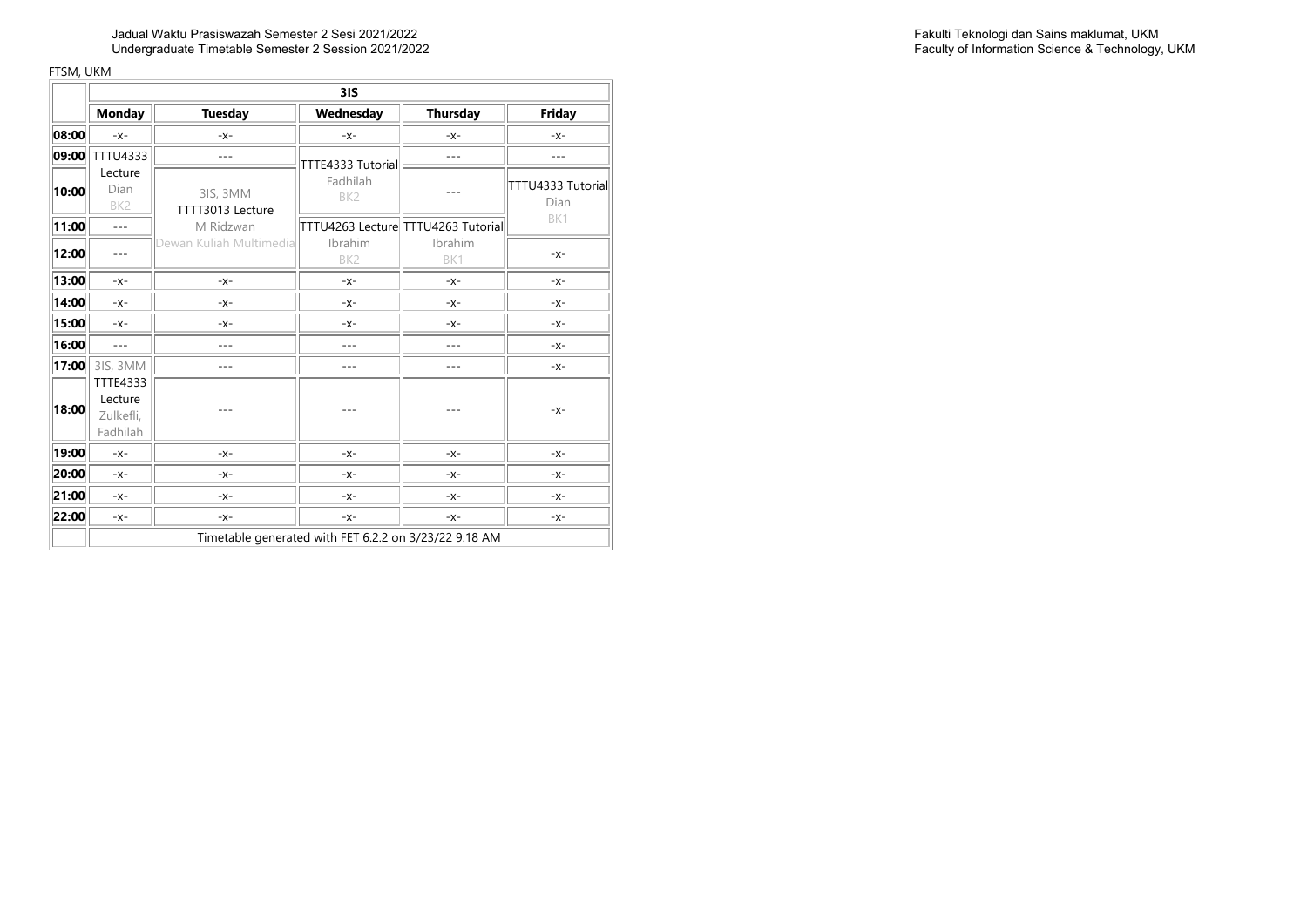<u> The Common State of the Common State of the Common State of the Common State of the Common State of the Common State of the Common State of the Common State of the Common State of the Common State of the Common State of </u>

|       |                                              | 3MM                                                   |                                    |                                                  |                |  |  |
|-------|----------------------------------------------|-------------------------------------------------------|------------------------------------|--------------------------------------------------|----------------|--|--|
|       | <b>Monday</b>                                | <b>Tuesday</b>                                        | Wednesday                          | Thursday                                         | Friday         |  |  |
| 08:00 | $-X-$                                        | $-X-$                                                 | $-X-$                              | $-X -$                                           | $-X -$         |  |  |
| 09:00 | TTTH3863                                     | $---$                                                 | $---$                              | TTTH3863 Lab                                     | $ -$           |  |  |
| 10:00 | Lecture<br>Hafiz<br>MP1                      | 3IS, 3MM                                              |                                    | Hafiz<br>MP1                                     |                |  |  |
| 11:00 | 3IT, 3MM                                     | TTTT3013 Lecture                                      | $---$                              |                                                  | $\overline{a}$ |  |  |
| 12:00 | TTTH3813<br>Lecture<br>Esther<br>BK9         | M Ridzwan<br>Dewan Kuliah Multimedial                 |                                    | TTTE4333 Tutorial<br>Zulkefli<br>BK <sub>2</sub> | $-X -$         |  |  |
| 13:00 | $-X -$                                       | $-X-$                                                 | $-X-$                              | $-X-$                                            | $-X-$          |  |  |
| 14:00 | $-X-$                                        | $-X-$                                                 | $-X-$                              | $-X-$                                            | $-X-$          |  |  |
| 15:00 | $-X-$                                        | $-X-$                                                 | $-X-$                              | $-X-$                                            | $-X-$          |  |  |
| 16:00 | $---$                                        | $- - -$                                               | $---$                              | $---$                                            | $-X -$         |  |  |
| 17:00 | 31S, 3MM                                     | ---                                                   |                                    | ---                                              | $-X -$         |  |  |
| 18:00 | TTTE4333<br>Lecture<br>Zulkefli,<br>Fadhilah |                                                       | 3IT, 3MM<br>TTTH3813 Lab<br>Esther |                                                  | $-X-$          |  |  |
| 19:00 | $-X -$                                       | $-X-$                                                 | $-X-$                              | $-X-$                                            | $-X-$          |  |  |
| 20:00 | $-X-$                                        | $-X-$                                                 | $-X-$                              | $-X-$                                            | $-X-$          |  |  |
| 21:00 | $-X -$                                       | $-X-$                                                 | $-X-$                              | $-X-$                                            | $-X-$          |  |  |
| 22:00 | $-X-$                                        | $-X-$                                                 | $-X-$                              | $-X-$                                            | $-X-$          |  |  |
|       |                                              | Timetable generated with FET 6.2.2 on 3/23/22 9:18 AM |                                    |                                                  |                |  |  |